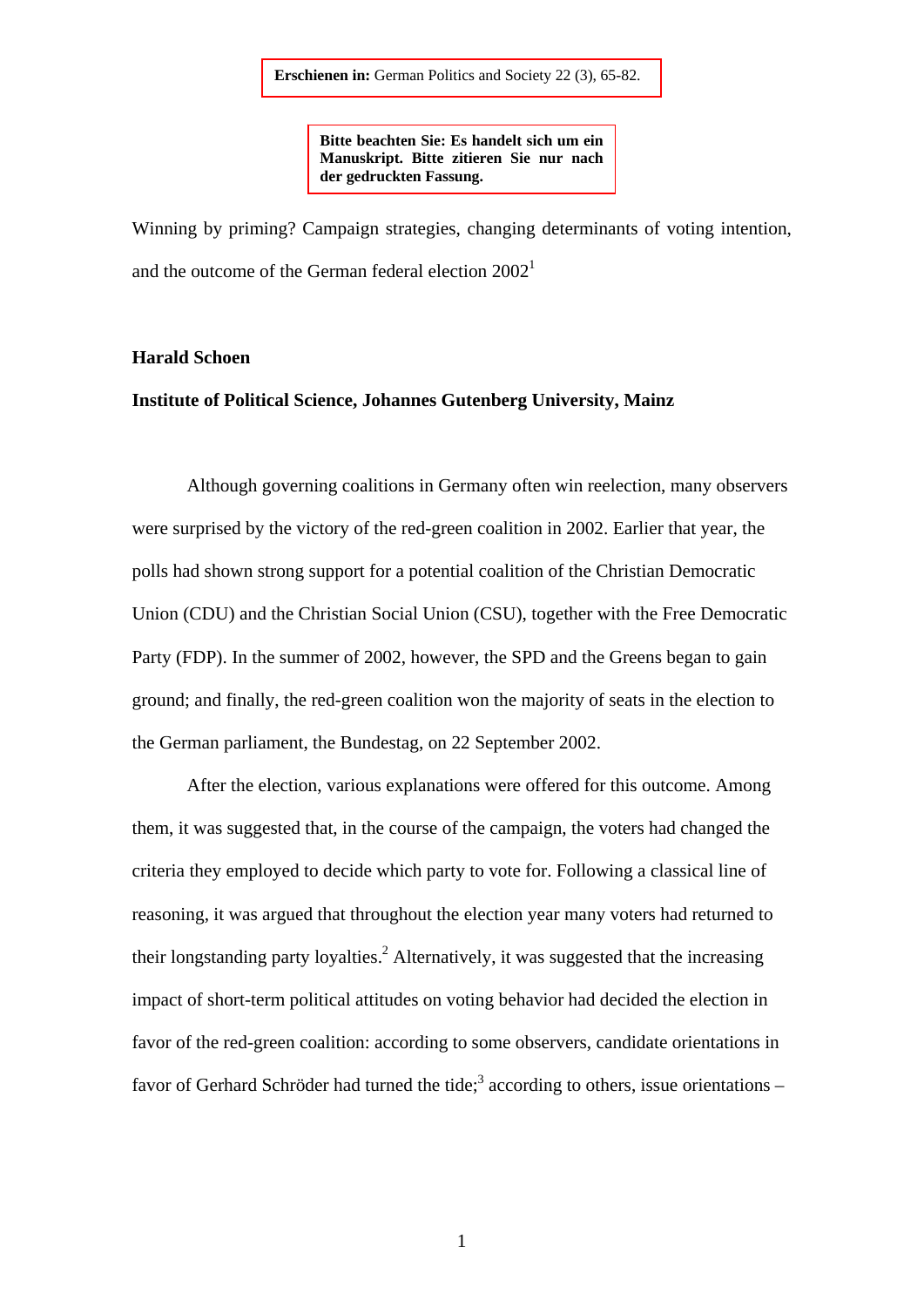attitudes about the government's response to the flooding of the Elbe river and the impending military intervention in Iraq – had been decisive.<sup>4</sup>

This article analyzes whether the relevance of the various factors influencing voting behavior changed over the course of 2002 and whether this change contributed to the reelection of the red-green coalition. First, I will show that, in the 2002 election campaign, governing parties sought to draw the public's attention to different topics than did the opposition parties; additionally, I will address how such strategies can influence the determinants of voting behavior and electoral outcomes. Then, I shall provide an empirical analysis of whether the influence of various determinants changed over time and whether this had an impact on the electoral outcome in 2002. Finally, the results are summed up and discussed.

#### **Campaign Strategies and the Potential for Priming Effects in 2002**

One method for parties and candidates to influence voting behavior and electoral outcomes is "priming," which is an attempt to draw the public's attention to certain themes in order to increase these topics' influence on voting behavior.<sup>5</sup> By this strategy a party can increase its electoral prospects if the public is more in favor of this party on the primed issue than on other topics which might influence voting behavior; a party, for example, which is supported by 20 percent of the electorate, while 50 percent of the public prefer its candidate to his contenders, has a strong incentive to prime candidates. Empirical evidence has shown that such strategies work in Western democracies: in the 1988 Canadian election, for example, the free-trade issue was successfully primed, while in the course of the 1993 and the 1997 campaigns, leader images became more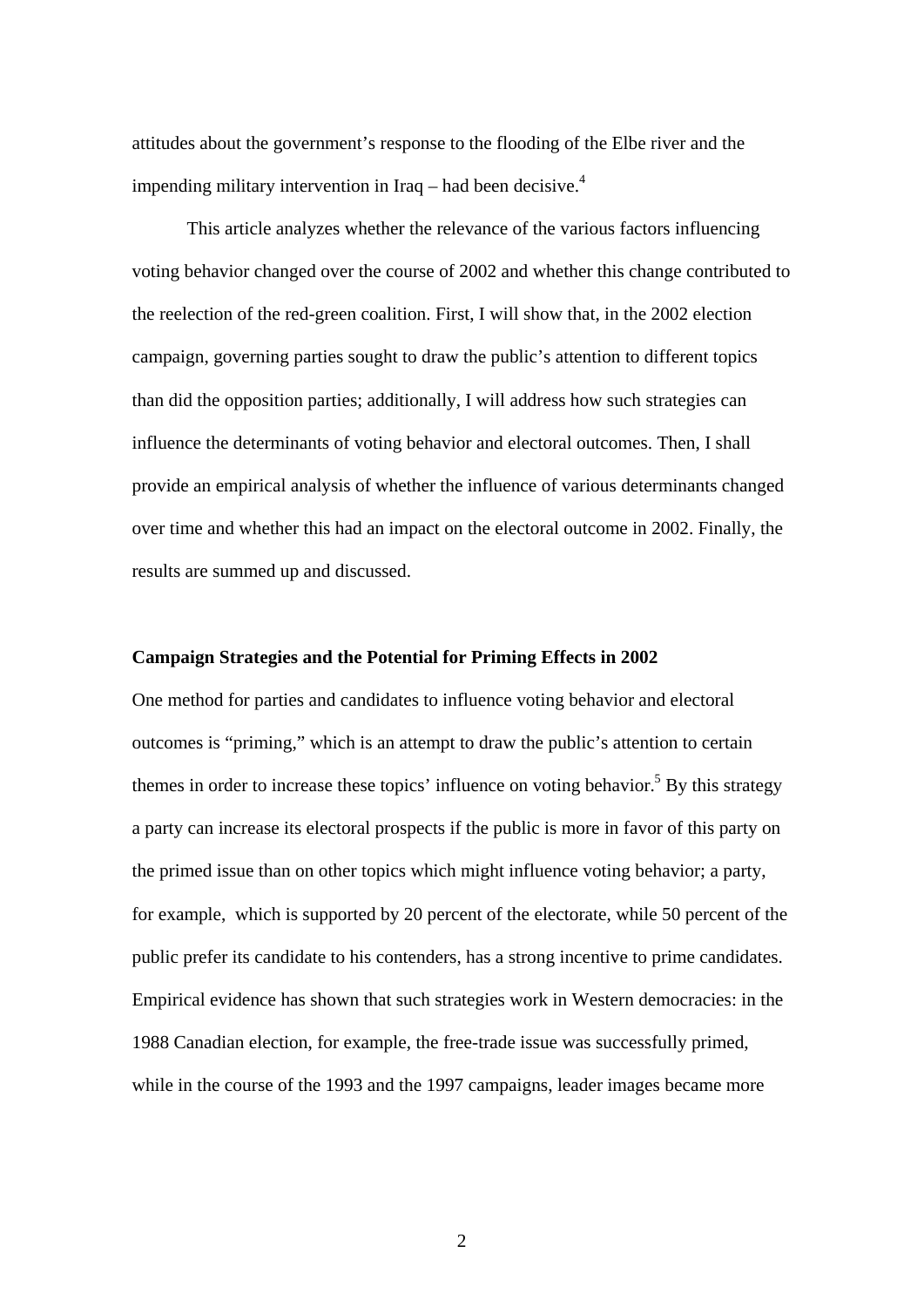influential on voting behavior.<sup>6</sup> Thus, priming appears to be a promising strategy in electoral competition.

In the 2002 German federal campaign, parties employed priming strategies. The parties' strategies, however, differed with respect to the themes they tried to prime. These differences become obvious when comparing the campaigns of government and opposition parties, and especially the major parties of both potential governmental coalitions, the SPD and the CDU/CSU. The CDU and CSU and their chancellor candidate, Edmund Stoiber, the *Ministerpräsident* of Bavaria, fought a "competence campaign" (*Kompetenzwahlkampf*): they attempted to make the election a quasireferendum on the government's management of the economy and its failure to reduce unemployment significantly. They pointed to low rates of economic growth, high unemployment rates, and large public deficits in Germany; additionally, the national situation was contrasted with the relative economic well-being in Bavaria under Stoiber's leadership. In order to emphasize these topics, furthermore, the opposition announced a planned merger of the ministries of economics and labor/social security into a single ministry of economics and labor and the appointment of Lothar Späth, a popular former *Ministerpräsident* and then-manager of a private enterprise in East Germany, as head of the new ministry.<sup>7</sup> The opposition's emphasis on economics, unemployment, and public finance became evident both in the parties' press statements<sup>8</sup> and in the televised debates of Schröder and Stoiber.<sup>9</sup> This strategy seemed reasonable since the public was quite dissatisfied with the economic results of red-green policies (see Figure 1).

- Figure 1 about here -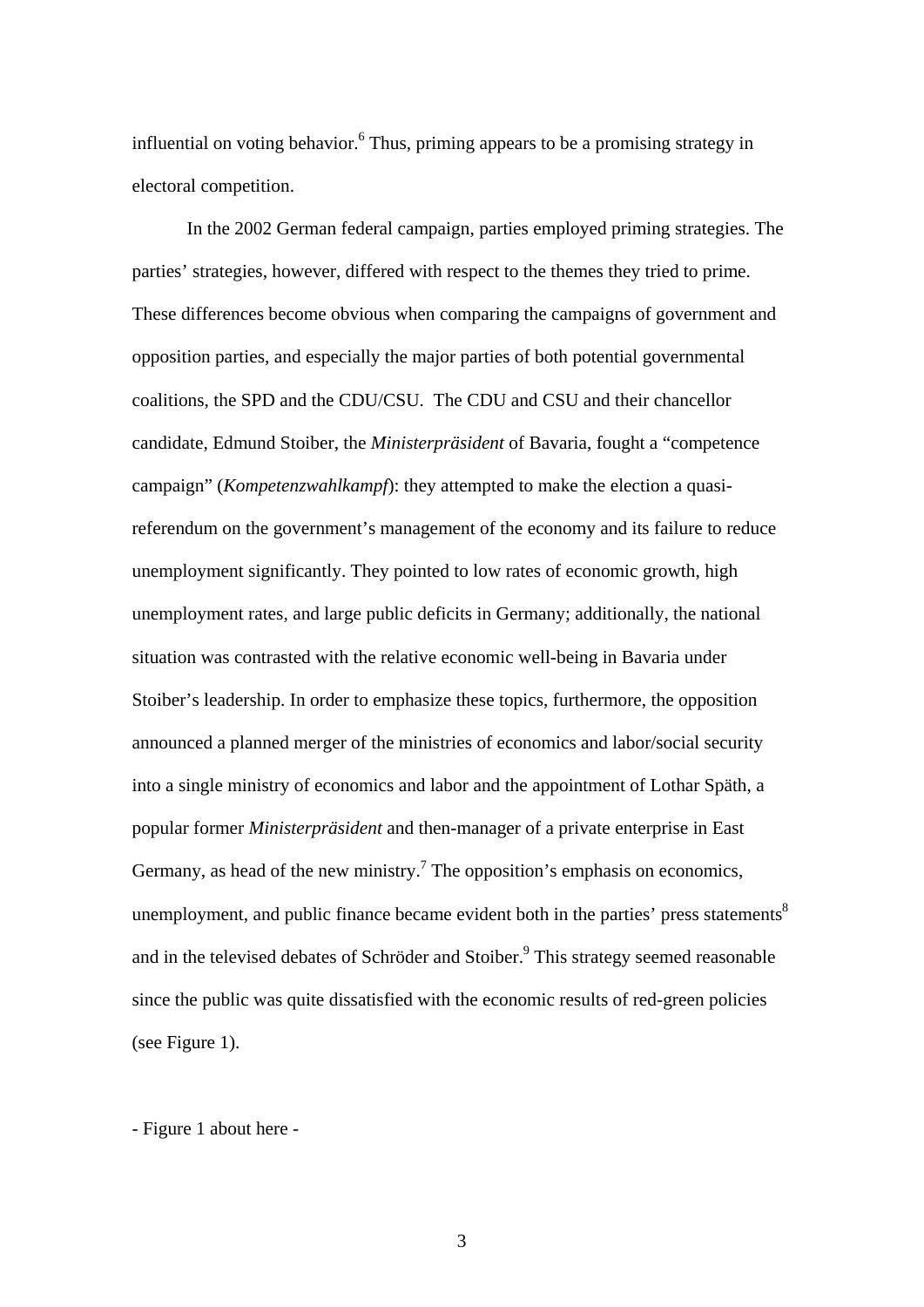The governing parties, in contrast, tried to distract the public's attention from the economy and the labor market. From the start of the campaign, they attempted to present the election as a choice between the two candidates for chancellor – "him or me" (*"er oder ich"*), as Chancellor Schröder put it.<sup>10</sup> Hence, they aimed at personalizing the voting decision; this seemed reasonable since Schröder would have easily defeated Stoiber if voters had been asked to vote for the chancellor directly in 2002 (see Figure 2). This personality-oriented strategy was supported by a new campaign element: on August 25th and on September 8th, the incumbent and his challenger faced each other in public debates broadcast on national television stations, as commonly seen in US presidential elections. These media events may have reinforced the voters' impression that they should give considerable weight to candidate orientations in decision-making. In the summer of 2002, political events offered Chancellor Schröder additional opportunities to campaign for a personal vote. First, the flood of the century along the Elbe River enabled Schröder to demonstrate his rigor and determination, to present himself as a "savior" and to draw the voters' attention to the candidate as the most important criterion for electoral decision-making. A similar opportunity emerged when a possible attack by the United States on Iraq entered the public agenda.<sup>11</sup>

- Figure 2 about here -

The Iraq debate and the flood along the Elbe, however, are not only forces to prime candidate orientations. Rather, attitudes towards these events, it can be assumed,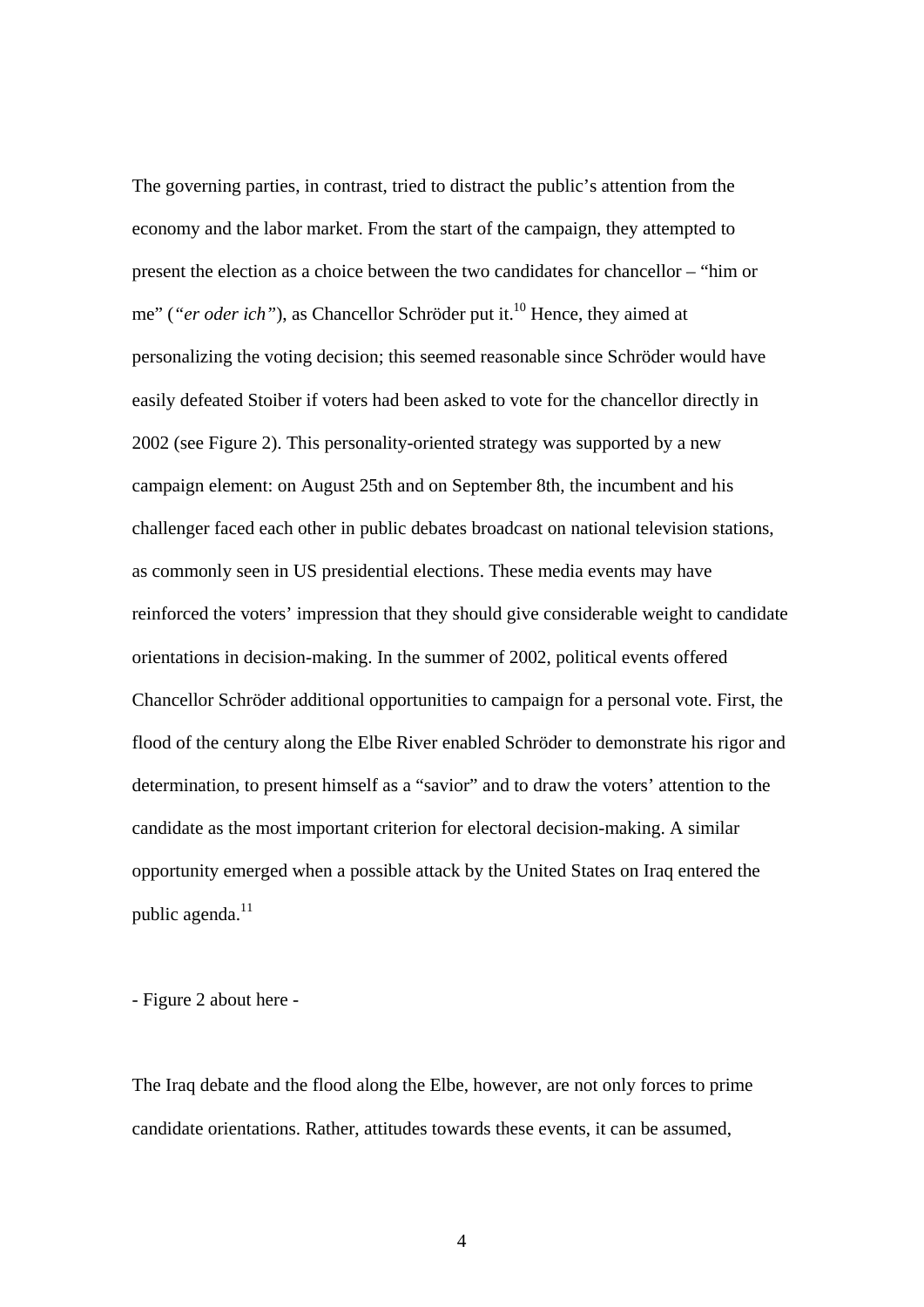became powerful determinants of voting behavior in their own right because these topics were covered by the media and emphasized by the governing parties. In the case of the Iraq issue, it is quite clear that the government strategically chose to prime this topic, since Chancellor Schröder refused to send German troops to Iraq at the beginning of August 2002 when Germany had not been asked for troops.<sup>12</sup> The case of the flood is different. To be sure, it was a natural disaster and thus outside the reach or planning of any candidate or party. However, the governing parties, last but not least Schröder himself, chose to make the response to the flood an element of their campaign — an element that could prove useful in distracting the public's attention from economic issues. That it was a strategic choice of politicians becomes quite clear when one takes into account that, at the outset of the flood disaster, towns and cities in Bavaria were concerned – but Stoiber, though *Ministerpräsident* of Bavaria, did not visit victims and did not announce financial aid as Schröder later did in eastern Germany.

Though different in nature, the priming of both issues seemed to increase the electoral support of the governing parties. Since the public strongly approved of the government's management of the flood crisis (see Table 1), the rising importance of attitudes on this topic, it can be expected, improved electoral prospects of the SPD and the Greens. Likewise, the red-green coalition, it can be assumed, gained votes by focusing on the Iraq issue because many Germans, especially in the east, agreed with Schröder's and the governing parties' antiwar stance (see Table 2).<sup>13</sup>

Tables 1 and 2 about here –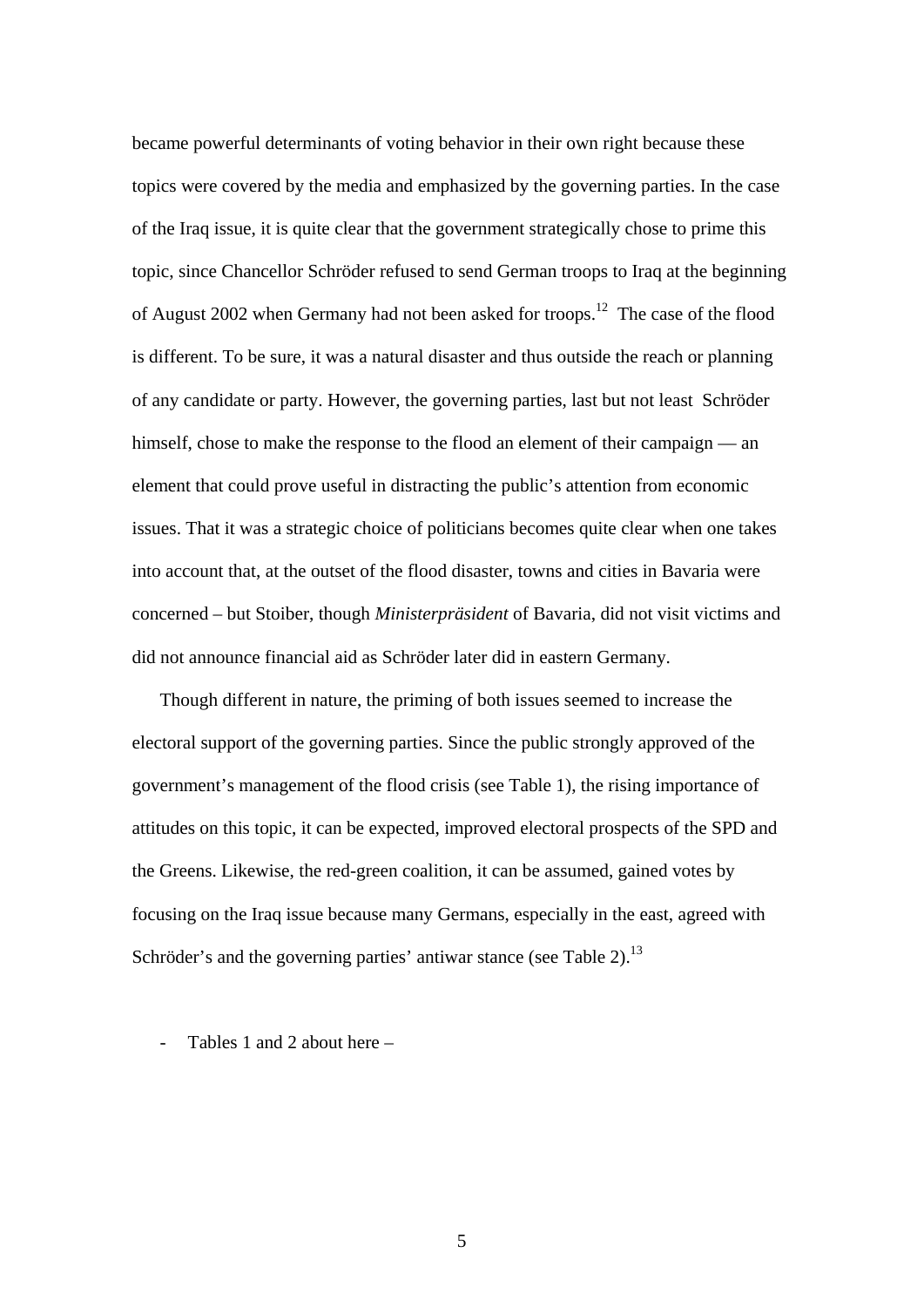In summary, in the 2002 federal campaign, governing and opposition parties pursued priming strategies. The opposition focused on economics and unemployment, while the governing parties emphasized candidates, the management of the flood crisis, and the Iraq issue. Although, in light of the reasoning presented above, these strategies seem straightforward, it is not really self-evident that priming strategies are successful. An obvious limiting factor is party competition: since different parties try to emphasize different themes, these efforts may cancel out each other – and as a result, the impact of the various determinants remains unchanged throughout a campaign. Hence, issues that no party can easily ignore appear to be especially promising; in the case of the 2002 election, this argument supports the hypothesis that the flood and the impending Iraq intervention were issues likely to influence voters' decisions increasingly.

Additionally, the role of the mass media in political communications has to be taken into account when the likely success of priming strategies is discussed. Mass media create a critical link between political elites and voters; and what is more, they do not simply mirror reality, but they consciously select the contents and the format of their presentation;<sup>14</sup> especially, they prefer to report surprising and negative events, and they favor the personalization of political issues.<sup>15</sup> The implications of this argument for the various priming strategies in 2002 are obvious. Opposition parties tried to distract attention from candidates and to direct it to economics and unemployment, quite wellestablished and little surprising topics; hence, increasing the influence of these issues on voters' decision-making was not an easy task. The governing parties, in contrast, emphasized candidates, the flood, and a possible war against Iraq; and these are topics the media was likely to cover even without encouragement by the political parties. As a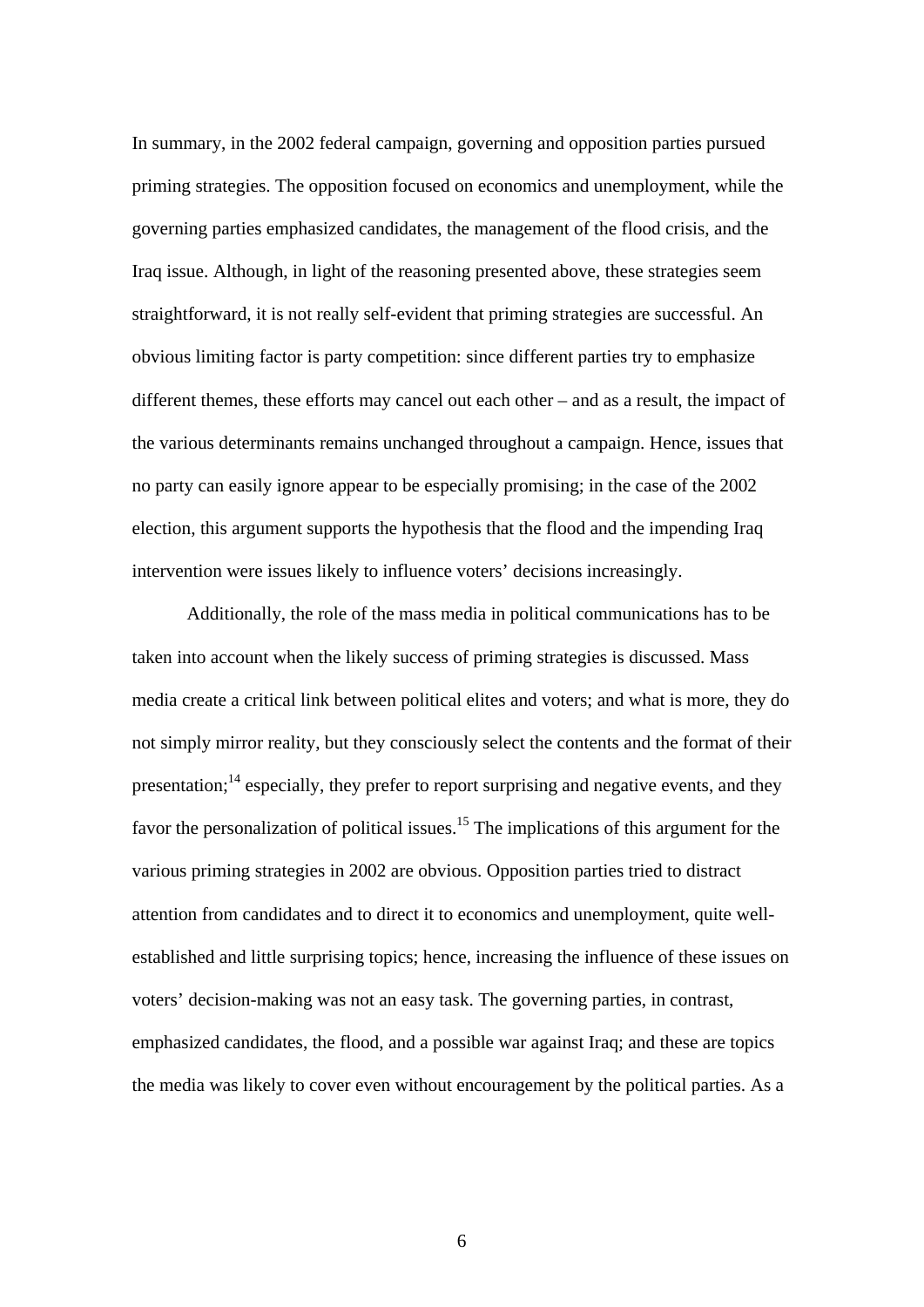consequence, the governing parties' priming strategy appears to be comparatively more promising than that of opposition parties.

As campaigns regularly draw the voters' attention to short-term events, it seems plausible that in the 2002 federal election campaign, short-term attitudes, whether related to candidates or issues, increased in importance at the expense of the influence of long-term orientations. Election campaigns, however, can prime long-standing loyalties, too. In campaigns, the debate between parties becomes more polarized,  $16$  and parties point to the fact that in the party-centered political system in Germany, voters can improve the chances that a certain policy will be enacted and that a certain candidate will become chancellor only by casting their vote for a certain party. Thus, while campaigns focus on short-term factors, the partisan nature of campaigning in Germany may improve the influence of long-standing party attachments on voting behavior.<sup>17</sup> Additionally, parties have an incentive to emphasize long-standing party identifications since this strategy can mobilize party loyalists who otherwise might abstain.

In summary, the discussion reveals that, in the 2002 federal election campaign, parties pursued priming strategies. Comparing the strategies of government and opposition parties, the strategy of the former appears to have been more promising than the "competence campaign" of the opposing parties. Thus, the differing success in influencing the voters' criteria of decision-making may have been critical for the lastminute victory of the red-green coalition in 2002.

#### **Empirical Analysis**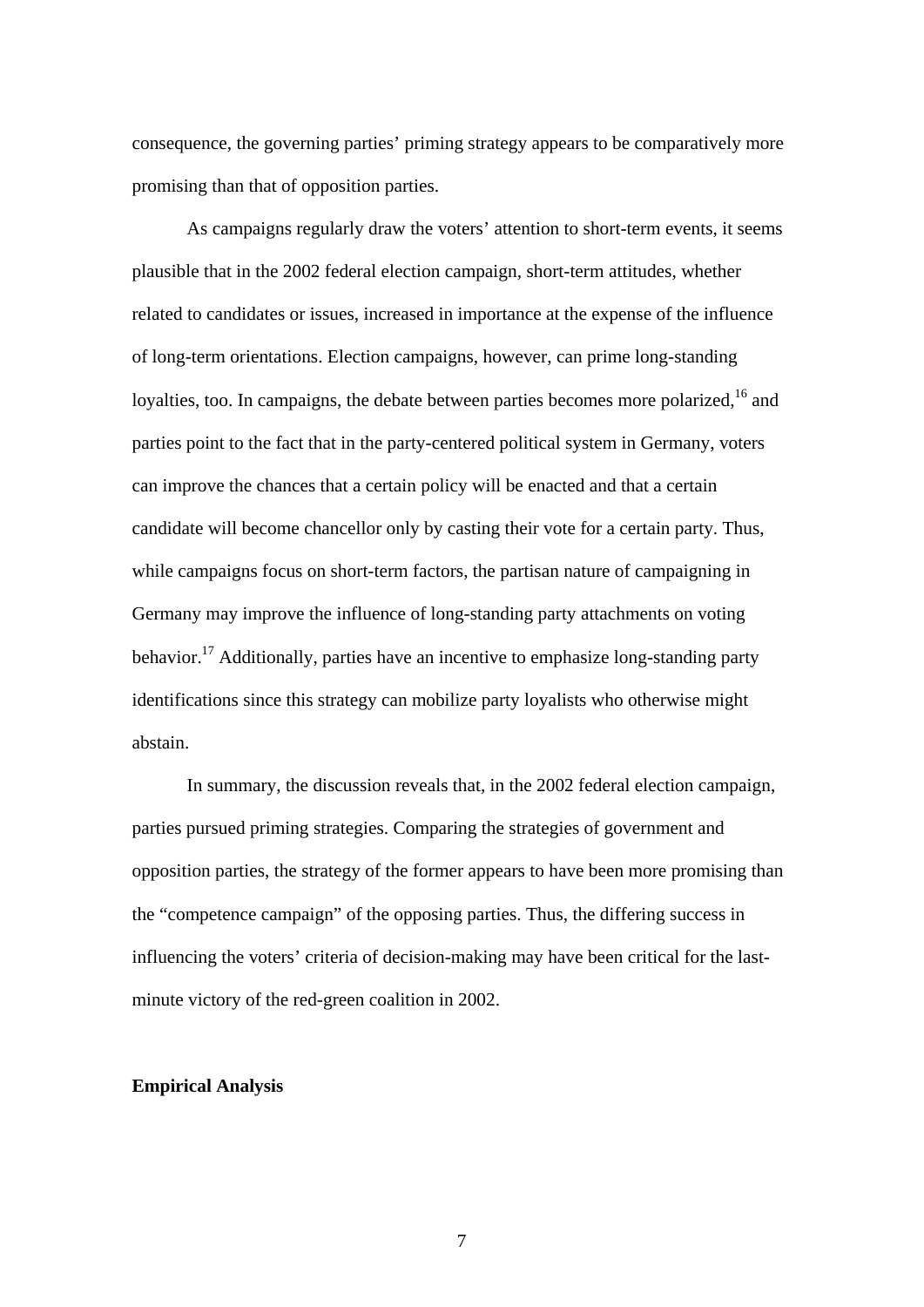The question of whether priming effects did influence the outcome of the 2002 German federal election will be discussed in two steps. First, I will analyze whether the importance of the various determinants of voting behavior changed significantly in the course of the campaign. Then, I will ask whether these changes influenced the electoral outcome on 22 September 2002.

Empirical analyses are based on cross-sectional survey data gathered by the Forschungsgruppe Wahlen. They cover the year 2002 from the second week of January, when the CDU/ CSU nominated Edmund Stoiber as their chancellor candidate, to the week immediately before the federal election. In order to keep the number of cases from becoming too small, analyses are not conducted separately for western and eastern Germany, but for Germany as a whole. Voting intention is operationalized by two dummy variables, one capturing voting for the SPD and Greens, one measuring voting for CDU/CSU and FDP; in both cases, undecided voters and persons without any intention to vote are included, since an important campaign effect consists in mobilizing or persuading undecided persons. Voting intention is regressed on five predictors: party identification, attitudes towards the parties' competence to improve the economy, candidate preference, attitudes towards the government's management of the flood crisis, and its position with respect to the Iraq issue (see the appendix for details). The five predictors are entered simultaneously into logistic regression, since only a multivariate analysis can preclude a substantive interpretation of spurious correlations.<sup>18</sup>

## *The Determinants of Voting Intention in the Course of the 2002 Campaign*

As figures 3 and 4 show, the effects of party identification on voting intention for both the red-green coalition and the opposition are remarkably stable throughout the year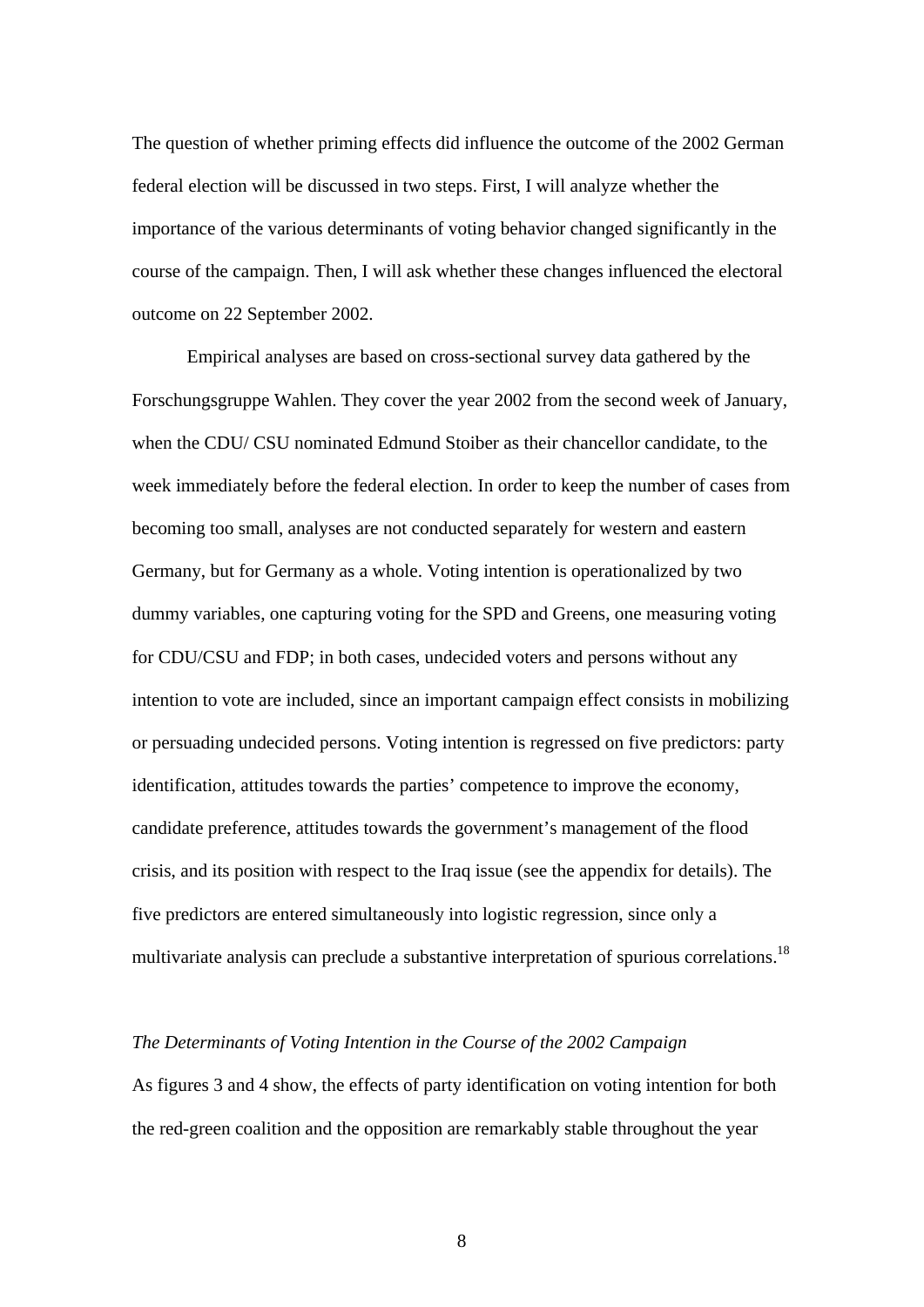2002: though at first glance the effect coefficients seem to decrease slightly, when taking sampling error into account one sees no variation over time.<sup>19</sup> Hence, the classical notion that in the course of a campaign long-standing party loyalties become more important determinants of voting behavior is not supported in the case of the German federal election in  $2002<sup>20</sup>$  This finding fits in nicely with empirical evidence from former German and Canadian federal elections, while in the United States the effect of party identification appears to increase in the course of a campaign.<sup>21</sup> These differing findings may be accounted for as follows: due to the candidate-centered nature of the US political system, the effect of party identification can be strengthened by partisan campaign strategies; in party-centered systems, in contrast, no such effects can be detected since party identification is a comparatively powerful predictor of voting intention even before the start of an election campaign.

- Figures 3 and 4 about here –

Throughout the whole period under investigation, attitudes about the parties' economic competence considerably influence the intention to vote for the red-green coalition. However, there are only minor variations over time. Only from week 34 to week 35, the effect temporarily increases to a statistically significant degree. Since this change coincides with the first televised debate, it is plausible that the increase resulted from the event. However, results reveal, too, that this effect vanishes after only one week. Turning to the vote for CDU/CSU and FDP, the effect of the attribution of economic competence clearly changes over time. From week 26 to week 28, the effect rises significantly, but thereafter it declines until week 34 again; this may be the result of the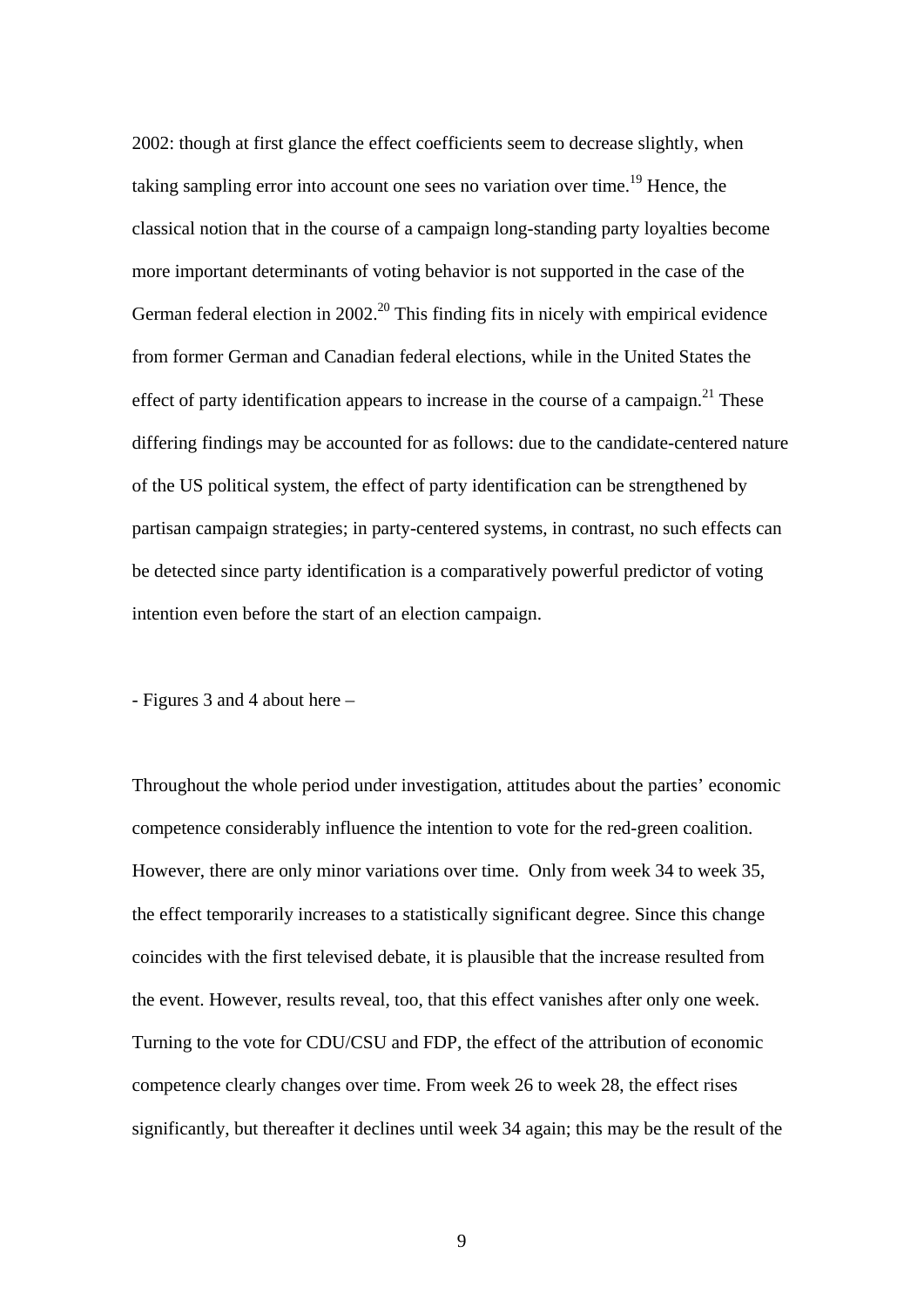intensive media coverage of the flood. Parallel to the first televised debate, and probably because of Stoiber's emphasis on unemployment and economics in this debate, the effect increases once again to a statistically significant degree from about 0.9 to more than 1.5. But, again, the increase is a temporary phenomenon: the effect does not decline as rapidly as for the governing parties, but even the slight decline causes the coefficient in the week before the election to be undistinguishable from the economic effects measured at any other time in the election year. Thus, the results suggest that the first televised debate and the subsequent media coverage temporarily strengthened the effect of economic attitudes on party preferences . On September 22nd, however, the impact of these attitudes on voting behavior was not stronger than throughout the 2002 campaign. Hence, the strategy to prime economics and to make the election a quasireferendum on the government's handling of the economy and unemployment failed.

The Iraq-related effects on voting behavior for the governing parties and the opposition follow different paths. Voting intention for SPD/Greens is influenced by the Iraq issue in week 36: opponents of a military intervention in Iraq refuse to vote for the governing parties. However, this effect vanishes by week 38. In contrast, the Iraq effect on voting intention for CDU/CSU and FDP increases from week 36 to week 38 steadily; as a result, in the week immediately before the election, opposition to a military intervention in Iraq lowers the probability to vote for CDU/CSU and FDP. Hence, the Iraq issue was successfully primed in the 2002 campaign.

As far as the electoral effect of attitudes about the management of the Elbe flood is concerned, the analysis reveals different developments for the governing and opposition parties. In week 34, when the issue is included in the interviews for the first time, the flood attitudes have no impact on voting intention for the governing parties; in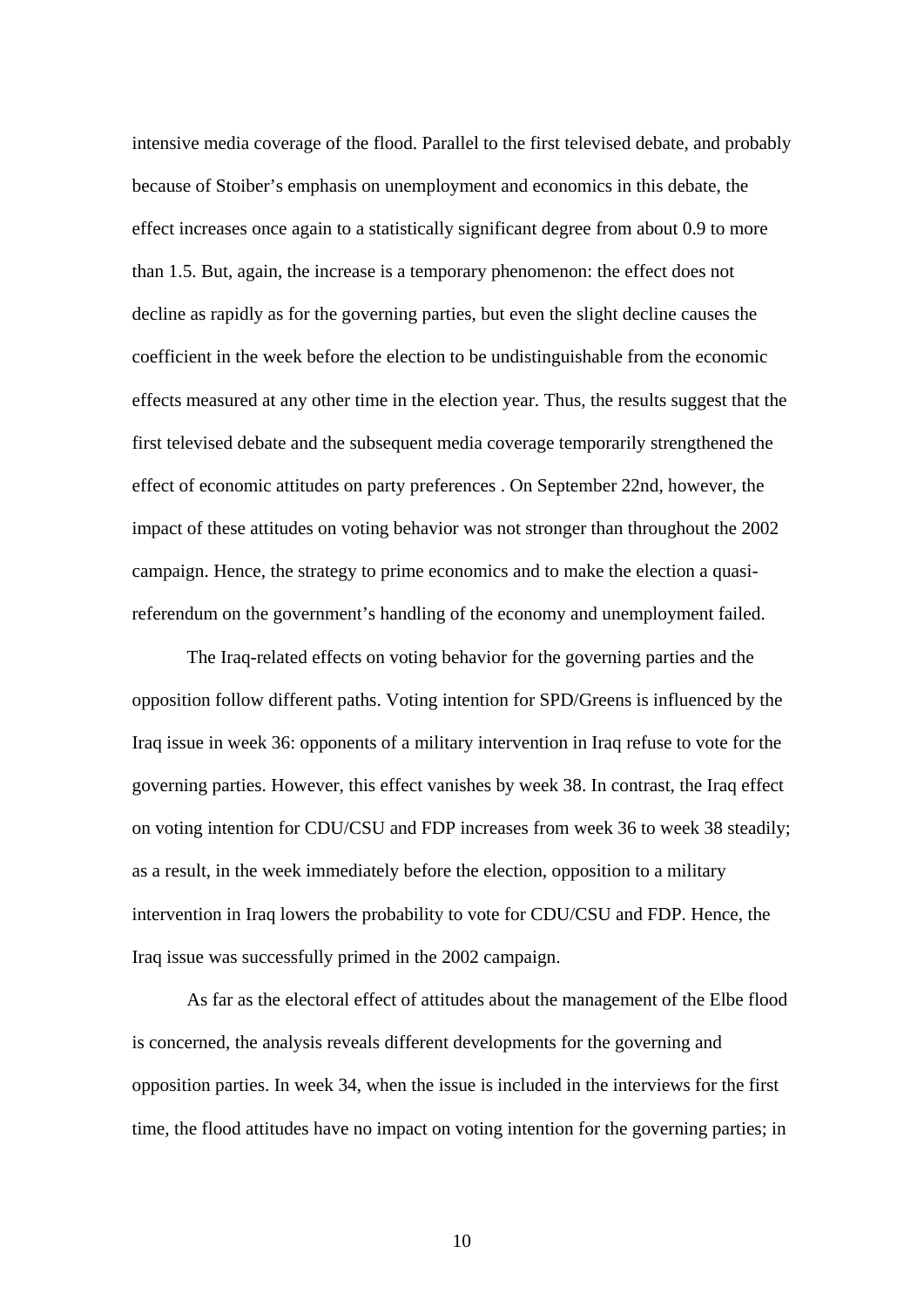contrast, the CDU/CSU and FDP benefit from a positive evaluation of the government's management of this crisis. This result may seem astonishing at first glance, but it can be attributed to the fact that, initially, there was no partisan disagreement about the flood catastrophe. The situation changed, however; when Chancellor Schröder presented a plan on how to provide financial assistance to flood victims, the CDU/CSU and FDP criticized him harshly. As a result, in week 36 a positive evaluation of the government action lowers the probability of a vote for the CDU/CSU or FDP to a significant degree. However, the flood effect on voting intention for the liberal-conservative opposition turns out to be a temporary phenomenon, since it vanishes by week 38. Turning to the governing parties once again, Figure 3 reveals a remarkably different development: the flood effect increases steadily and approaches statistical significance in the week before September 22nd. Hence, the governing parties succeeded in priming this issue.

In the course of the campaign, candidate effects on voting intention for both the governing and the opposition parties vary quite clearly. As far as voting for the CDU/CSU and FDP is concerned, from January to September 22nd, the candidate effect tends to increase from about 0.8 to about 1. However, the fluctuations shown in Figure 4 remain within the margin of sampling error. Turning to the candidate effects on voting intention for the governing parties, the analysis reveals substantial variations. After a period of slight growth, the effect decreases sharply from week 34 to week 35; as the temporal coincidence suggests, this decrease can be interpreted as a consequence of the first televised debate. The second debate, however, appears to have a different effect: from week 36 to week 37, the impact of candidate orientations on electoral choice clearly increases. Hence, candidate effects on voting intention for the SPD/Greens react much more sharply than in the case of the opposition parties. Like in some cases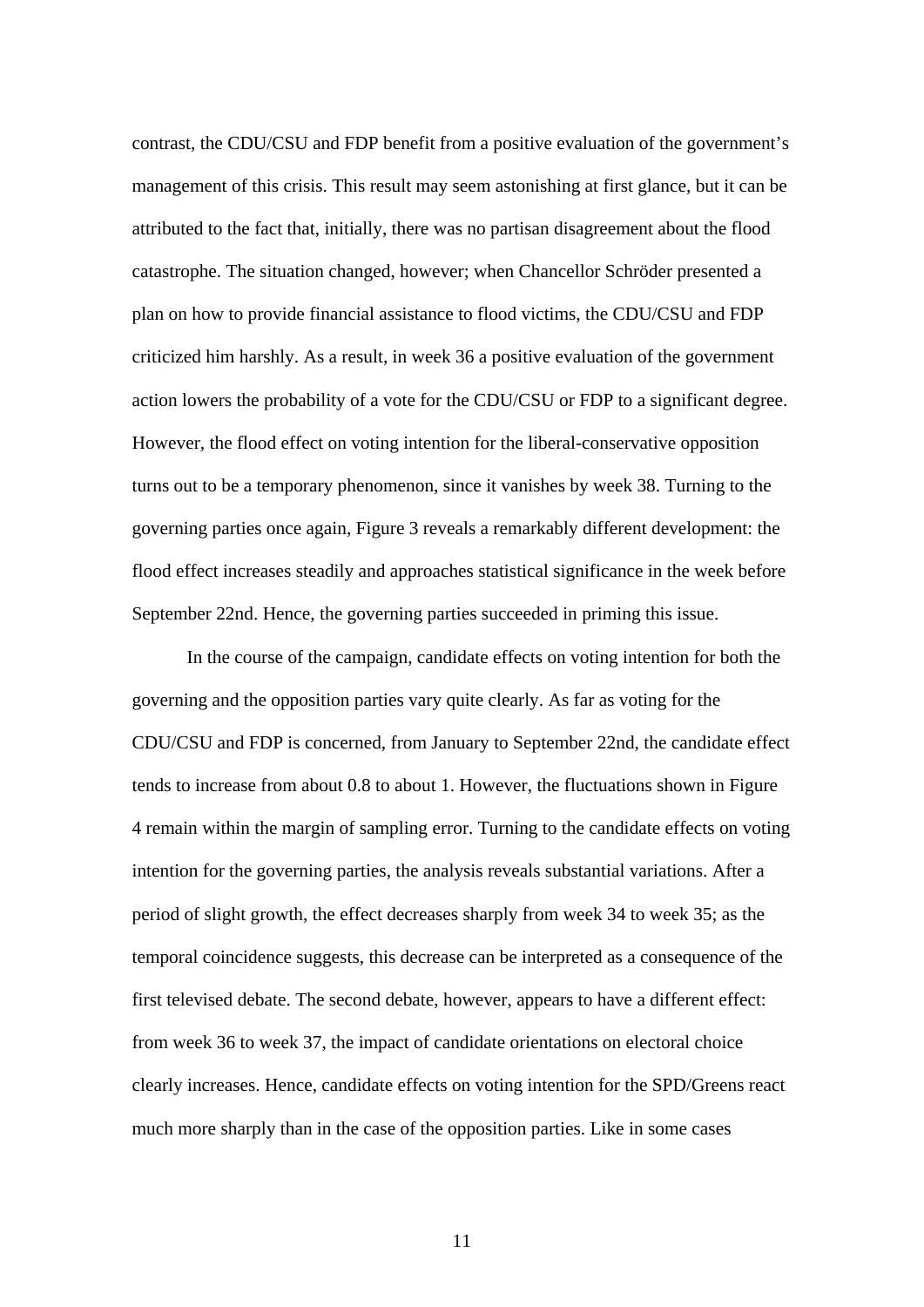reported above, however, the debate effect wears off soon after the event. But the remarkable point is that, even after this decline, the candidate effect measured immediately before the election, roughly 1.3, is significantly stronger than at the outset of the campaign when it was about  $0.75<sup>22</sup>$  Thus, it can be concluded that voting intentions for the governing parties became more personalized in the course of the year 2002.

In summary, the analysis shows that the effects on voting intention of party loyalties and attitudes towards economic competence did not change significantly in 2002. In contrast, the candidate effect on voting behavior became much stronger; this result is particularly noteworthy, since from 1980 to 1998, in only two out of six German federal election campaigns, empirical evidence points to an increasing influence of candidate orientations on voting behavior.<sup>23</sup> Additionally, the two issues that entered the public agenda in the summer of 2002 became powerful predictors of voters' preferences on September 22nd. Hence, in line with the theory-based expectations presented above, the priming strategy of the governing coalition was much more successful than that of the opposition parties.

#### *Priming Effects and the Election Outcome*

For parties and candidates, priming effects are especially important insofar as they influence the outcome of an election. Whether this was the case in the 2002 federal election is analyzed as follows. In order to examine the effect of candidate priming on the election returns for the SPD and the Greens, the share of votes obtained in the sample interviewed immediately before the election is compared with the share of votes the red-green coalition would have received in that week if – all other things being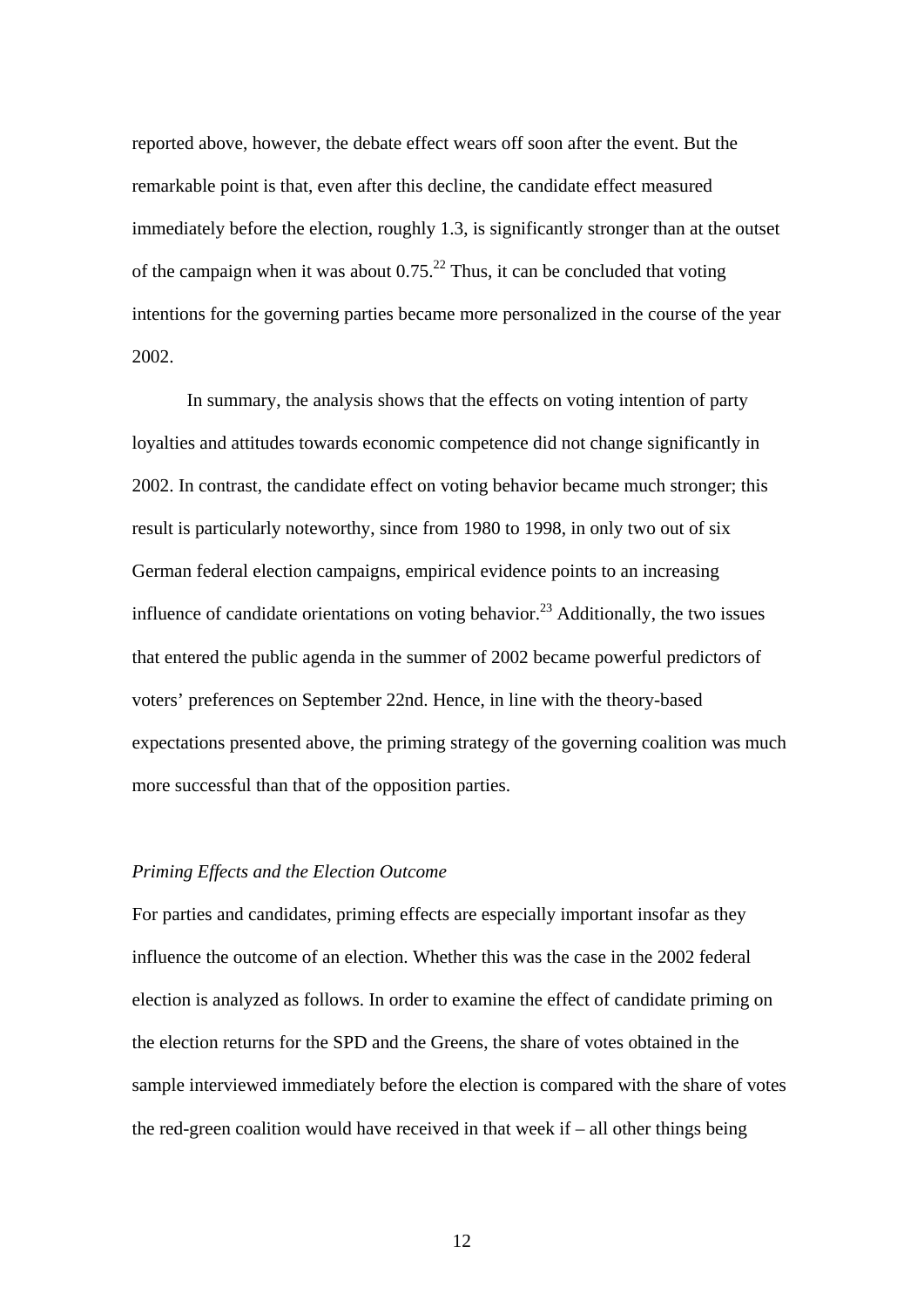equal– the candidate effect had been as strong as it had been at the outset of the campaign.

As can be seen in Table 3, the governing parties would have done significantly worse if the candidate effect had not increased during the campaign; this result does not come as a surprise, though the increase of the candidate effect may seem quite small: due to Chancellor Schröder's large lead in popularity, an increase of the candidate effect could shift the partisan balance clearly in favor of the red-green coalition. Similarly, the public strongly approved of the government's management of the flood catastrophe; consequently, the governing parties benefited considerably from the increasing effect of the flood issue. As a large majority of Germans opposed the intention to send German troops to Iraq, the opposition parties would have won significantly more votes if the Iraq issue had not entered the public agenda.

Table 3 about here  $-$ 

In summary, the changes with respect to the determinants of voting behavior increased the share of votes cast for the governing parties by more than 6 percent, while it decreased the share of votes the opposition received by about 2 percent. Hence, the comparative advantage enjoyed by the governing parties that can be attributed to priming is considerably larger than the SPD/Greens' lead of 1.2 percentage points over the CDU/CSU and the FDP on 22 September 2002. As a result, the analysis suggests that the red-green coalition and Gerhard Schröder would not have won the German federal election in 2002 if priming effects had not occurred.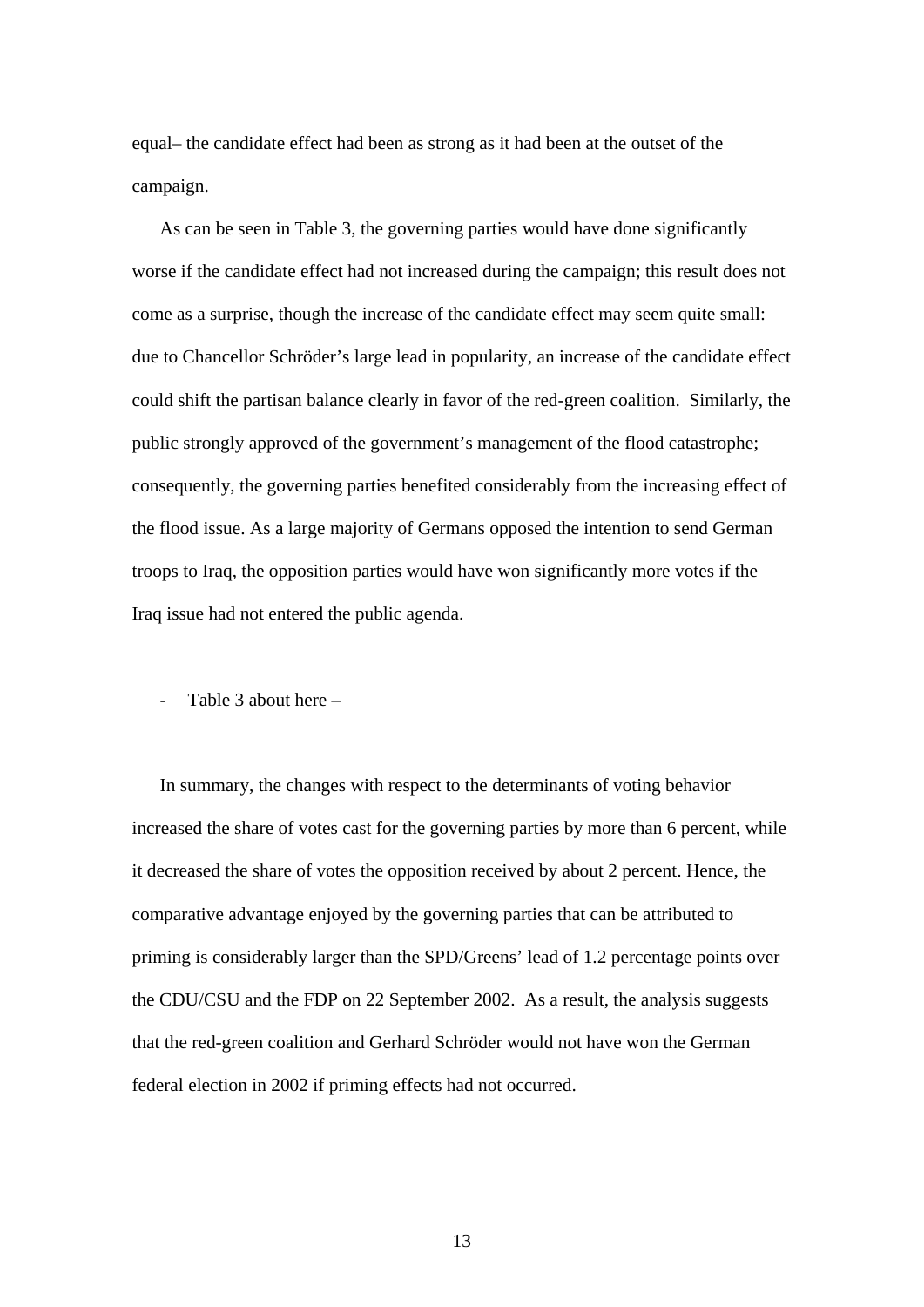#### **Conclusion**

In the 2002 German federal election, the red-green coalition remained in power, though for many weeks, the polls had clearly shown stronger support for a CDU/CSU and FDP coalition. The present analysis shows that priming effects contributed considerably to this electoral recovery. First, it is demonstrated that voters reacted to the strategies parties and candidates employed; to put it differently, to a considerable degree, voting behavior turns out to echo the choices offered by the political elite.<sup>24</sup> The red-green coalition succeeded in priming candidate orientations, attitudes about the Iraq issue and the management of the flood crisis along the Elbe. In line with my theoretical reasoning, the opposition parties were not able to strengthen the influence of competence attributions in the field of economic politics. Since, with respect to the three dimensions whose electoral influence increased in 2002, the governing coalition was much more popular than the opposition, the change in the importance of the criteria of decisionmaking contributed significantly to the electoral success of the red-green coalition. Thus, in Germany, like in other Western democracies, issue management and priming strategies pay at the polls.

According to these findings, priming strategies can be expected to be a common instrument in future election campaigns. Such strategies appear more promising when the topic to be primed is in line with the criteria mass media employ when they decide which topics and in which way to report. Besides covering surprising and negative events, the media favor to personalize political issues. Hence, one can expect candidate attitudes to play a key role in future priming strategies.

In a more general perspective, the analysis sheds some light on the role of campaigns in electoral politics. As empirical evidence reveals, in German election campaigns the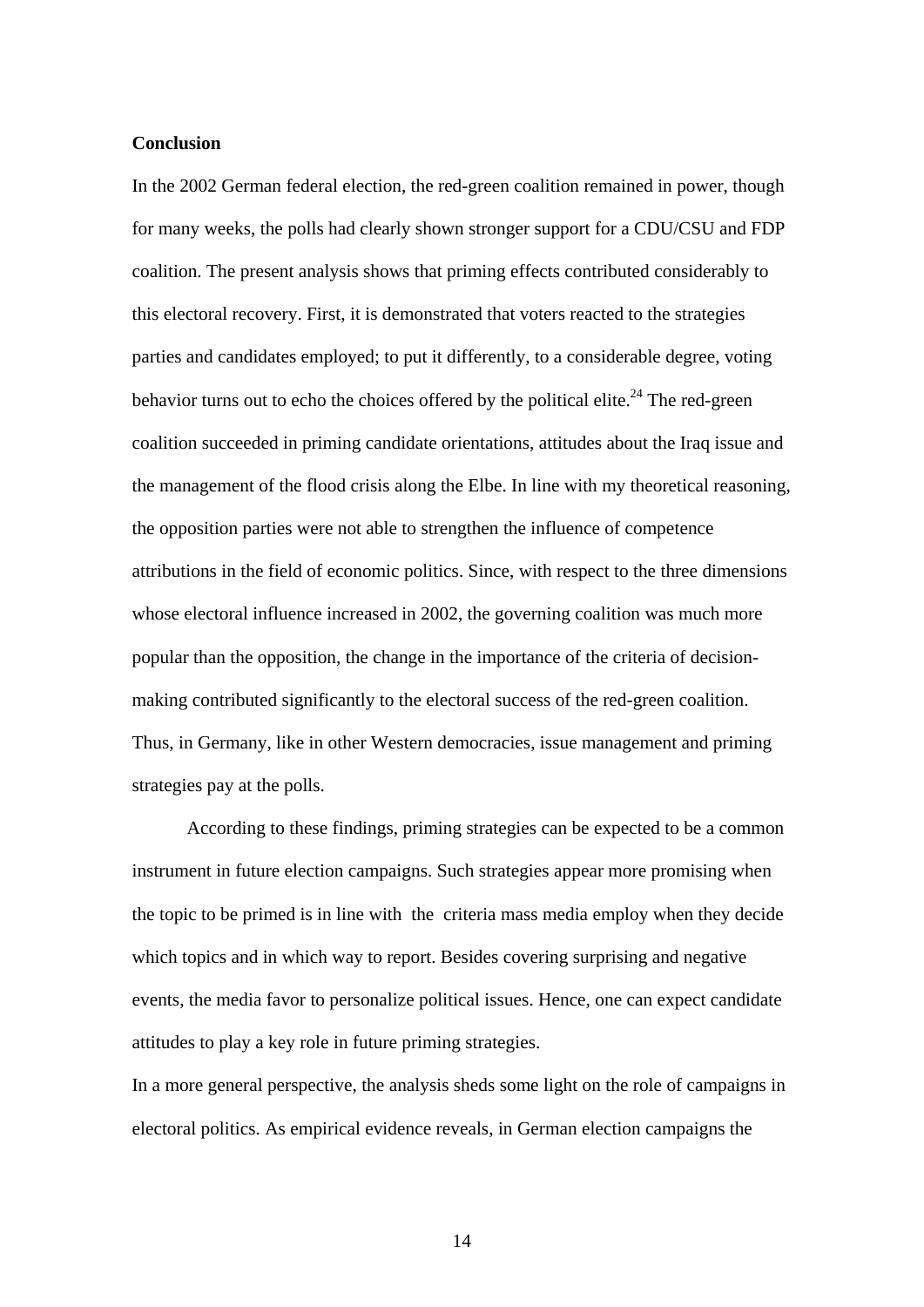effect of party identification on voting intention remains the same throughout a campaign, while attitudes on short-term factors become more important. This pattern is not in line with the notion that campaigns activate deep-seated loyalties and make electoral outcomes return to an equilibrium defined by the quite stable distribution of party loyalties. Rather, campaigns strengthen the influence of factors that are variable and can be influenced easily by parties and candidates; hence, they increase the influence of political elites on electoral outcomes and contribute to electoral change from one election to another. As a result, in the long run, campaigns appear to be rather destabilizing than stabilizing forces in electoral politics.

Finally, priming effects do not leave unchanged the conclusions that can be drawn from electoral outcomes. In the 2002 campaign, voting behavior was increasingly influenced by candidate orientations and attitudes towards the two "flash" issues, while the effect of attitudes towards the competence of the parties in economics was not strengthened. Since priming effects lowered the comparative influence of socioeconomic orientations, at the end of the campaign, voting behavior can be regarded as being less a mirror image of public opinion on socioeconomic problems than it was at the outset of the campaign. Thus, priming effects undermined the justification to interpret the election outcome as a public mandate for certain socioeconomic policies to attack fundamental political problems. In a more general perspective, one may conclude the following: as far as parties and candidates have incentives to prime topics other than well-known fundamental political problems, priming strategies can contribute considerably to electoral success, but they cannot secure the government a public majority for its policies on fundamental political problems that reenter the public agenda after an election. Thus, what happened in Germany after the 2002 election does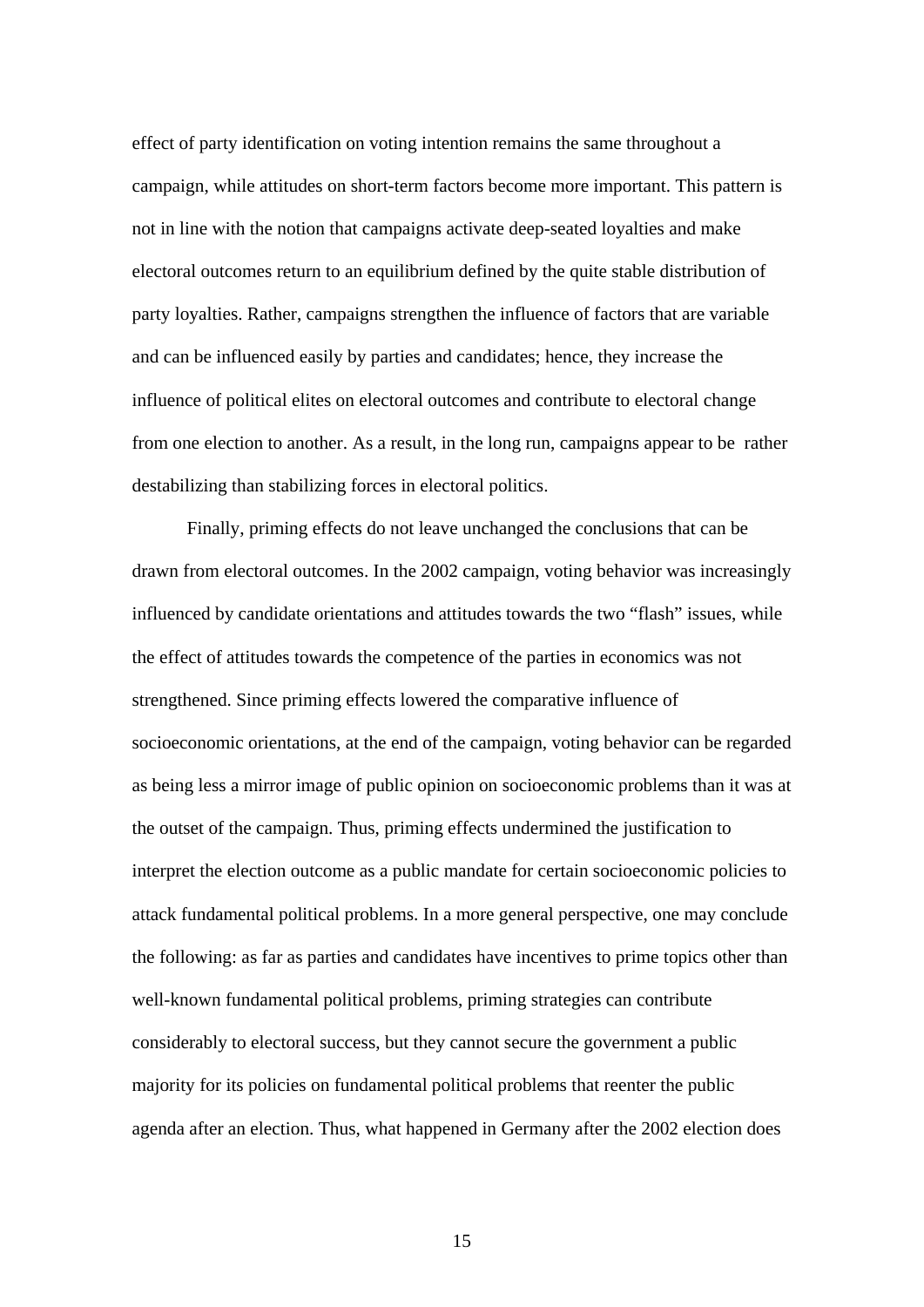not come as a surprise: after Chancellor Schröder had claimed an electoral mandate for his socioeconomic policies in his inaugural address, the government, and especially the SPD, has been experiencing increasingly hard times in public opinion.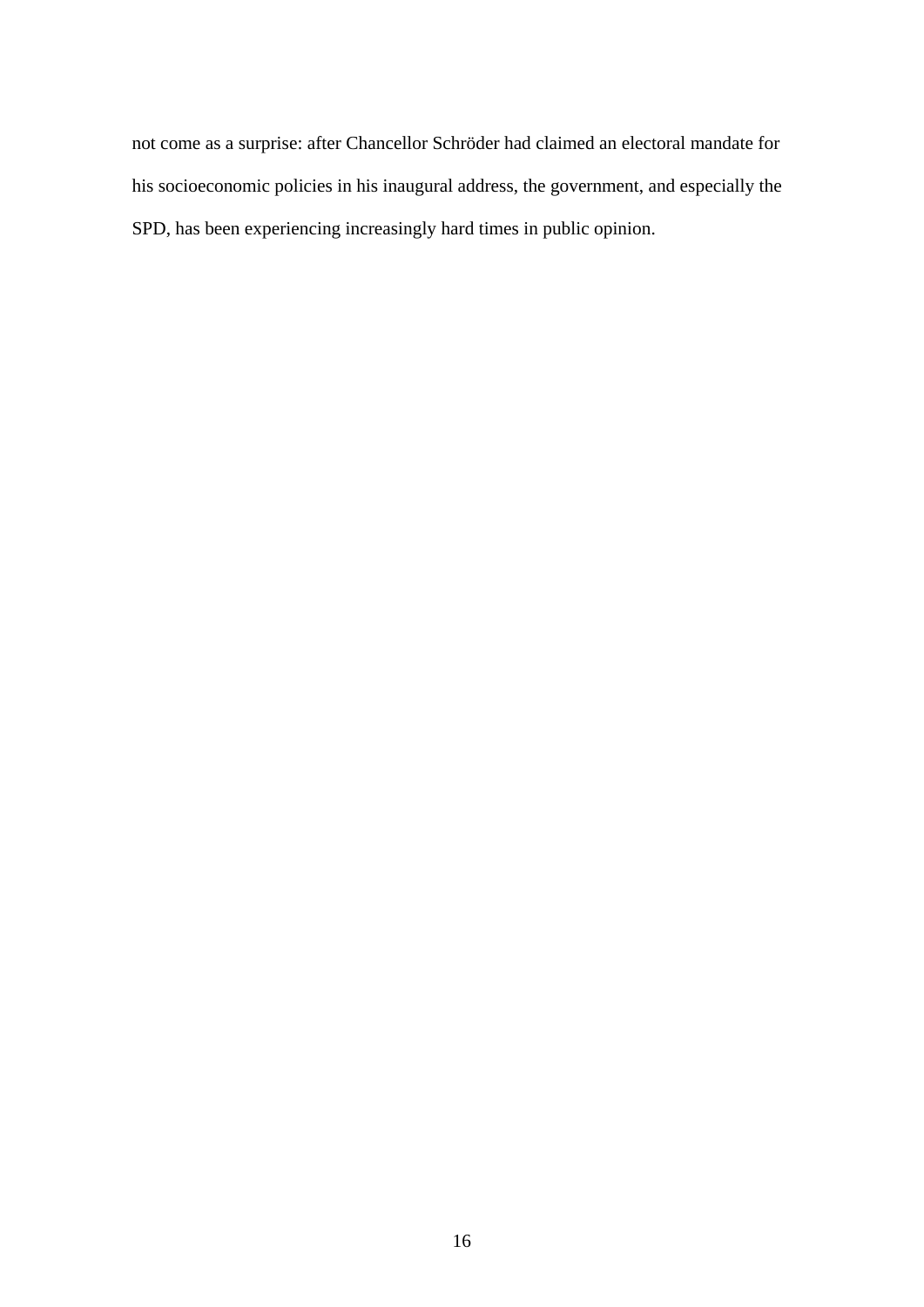#### *Appendix – Operationalizations*

#### *Voting intention*

Vote for governing parties: 1: SPD, Greens; 0: other parties, no voting intention.

Vote for CDU-CSU or FDP: 1: CDU/CSU, FDP; 0: other parties, no voting intention. *Party identification:* "A lot of people in Germany feel closer to a specific party, although they might sometimes vote for another party. What about you? Do you – generally speaking – feel close to a specific party? And if so, which one?"

-1: CDU/CSU, FDP; 0: PDS, REP, other parties, no identification; 1: SPD, B'90/Grüne.

*Candidate preference:* Comparison of 11-point sympathy thermometer for Schröder and Stoiber. -1: preference for Stoiber; 0: no preference; 1: preference for Schröder *Economic competence:* .,Which party is most capable of improving the economy?": -1: CDU/CSU, FDP; 0: PDS, REP, DVU, other parties, no party; 1: SPD, B'90/Grüne. For analyses of voting intention for CDU/CSU and FDP, the predictor variables were coded inversely.

*Management of the flood crisis:* "What do you think: Does the government do enough to help the flood victims, not enough (week 36-38: or too much)? 0: not enough, too much; 1: enough.

*Military intervention in Iraq:* "If the United States attacks Iraq, should Germany participate in any case, only if the UN sanctions such an attack, or should Germany categorically stay out of it?": -1: Support USA; 0: UN-framework; 1: oppose.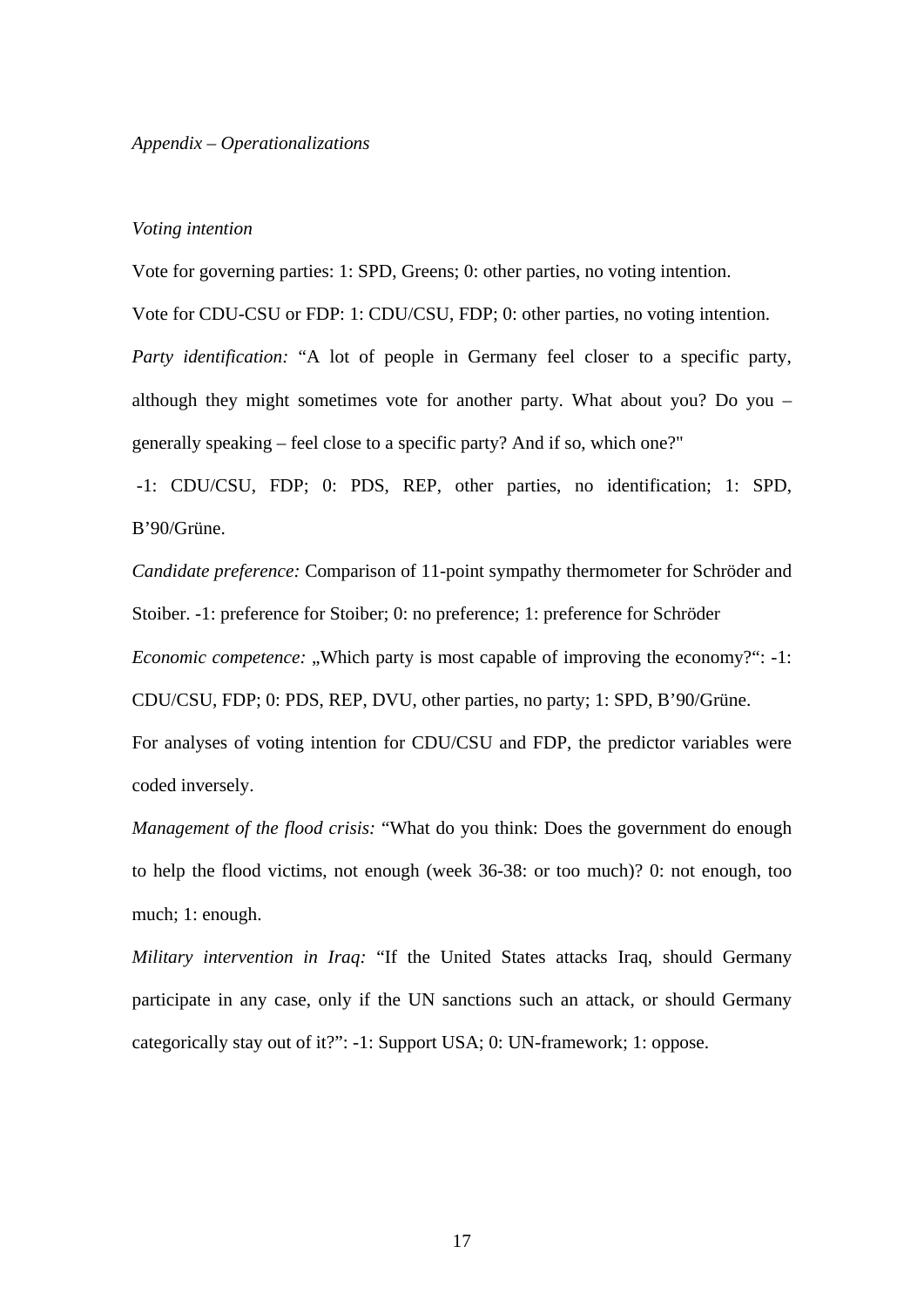



Source: Forschungsgruppe Wahlen, monthly Politbarometer 2002. Question wording: "Will the economy improve or worsen?"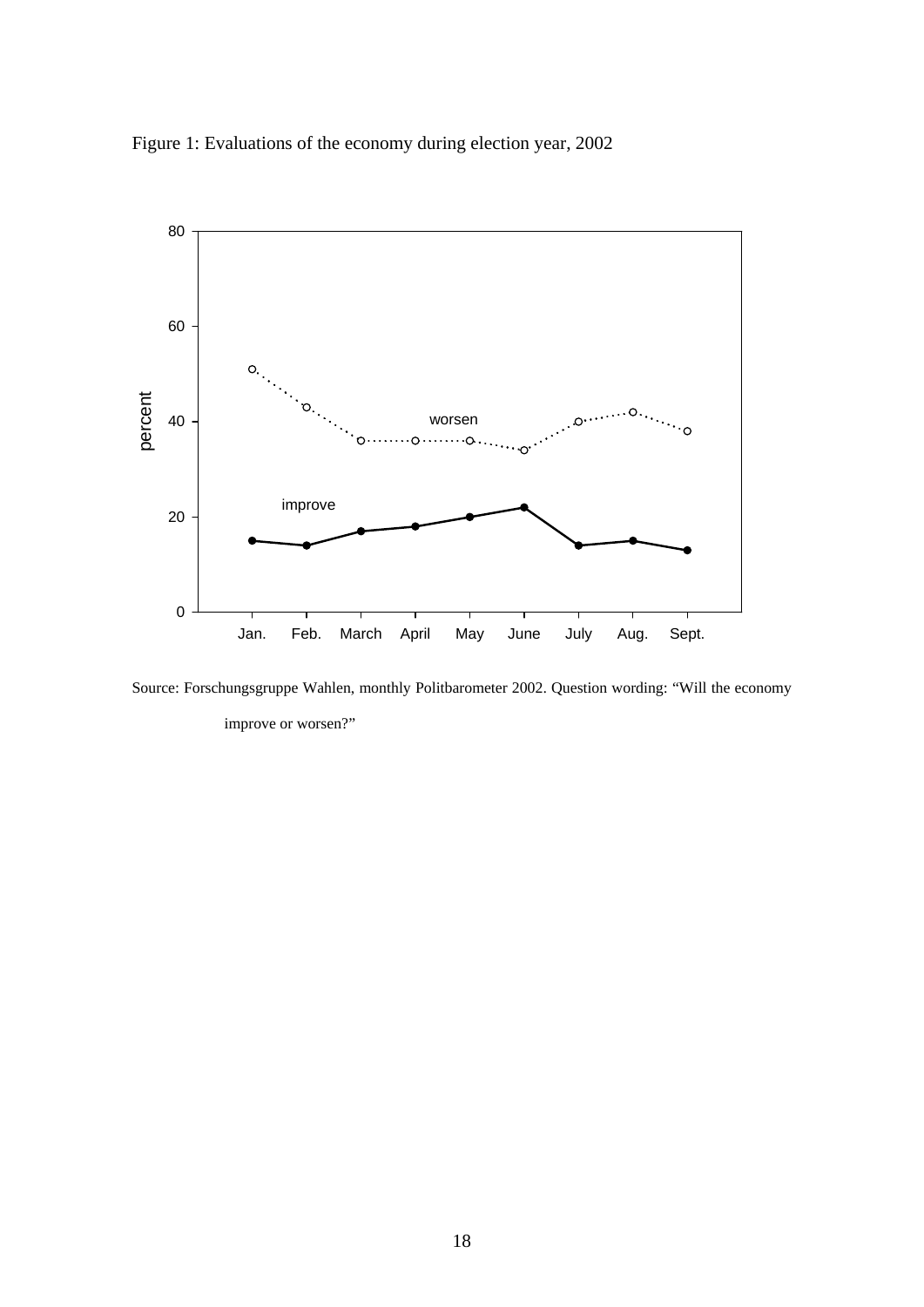

Figure 2: Preference for chancellor during election year, 2002 (in percentages)

Source: Politbarometer 2002; Question wording: "Whom would you prefer as chancellor?"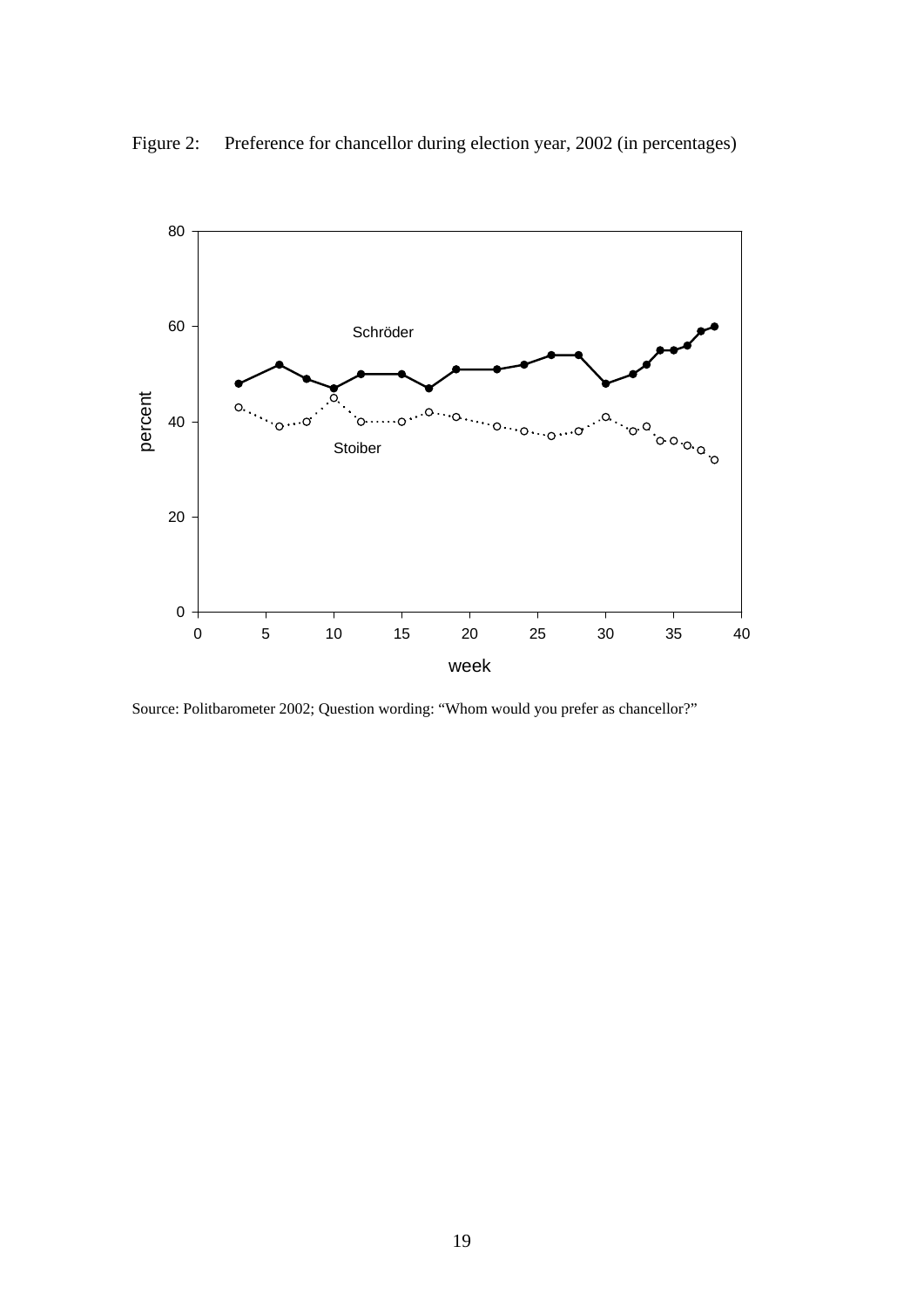Figure 3: Effects of party identification, issue attitudes, and candidate orientations on the intention to vote for SPD and Greens in 2002 (multivariate logit analysis)



Note: Positive coefficients mean that a positive value on the independent variable increases the likelihood of casting a vote for SPD or Greens. A positive effect of 'candidate preference' implies that a preference for Schröder increases the probability of voting for the red-green coalition.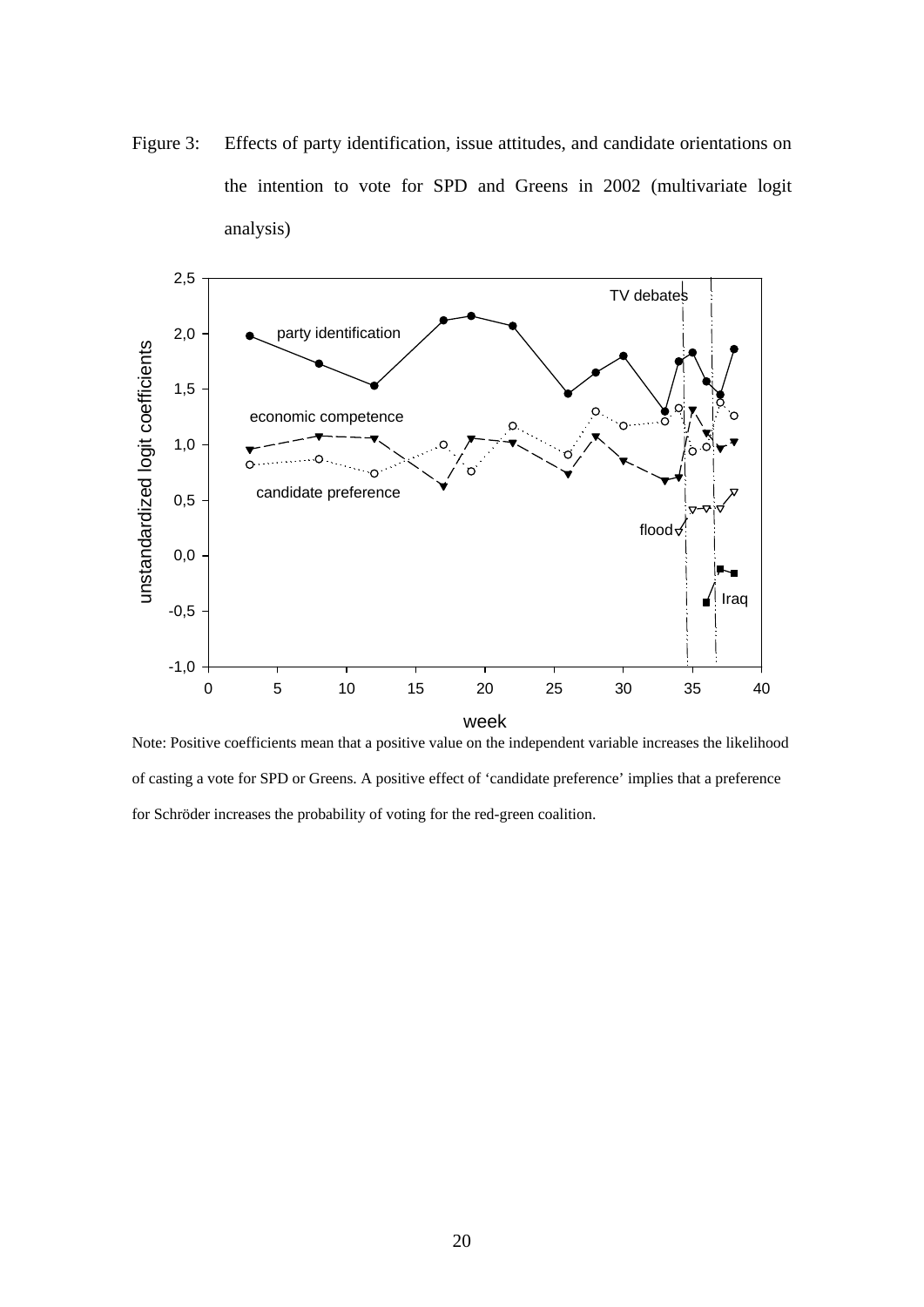Figure 4: Effects of party identification, issue attitudes, and candidate orientations on the intention to vote for the CDU/CSU and FDP in 2002 (multivariate logit analysis)



Note: Positive coefficients mean that a positive value on the independent variable increases the likelihood of casting a vote for CDU/CSU or FDP. A positive effect of 'candidate preference' implies that a preference for Stoiber increases the probability of voting for one of the Christian-liberal opposition parties.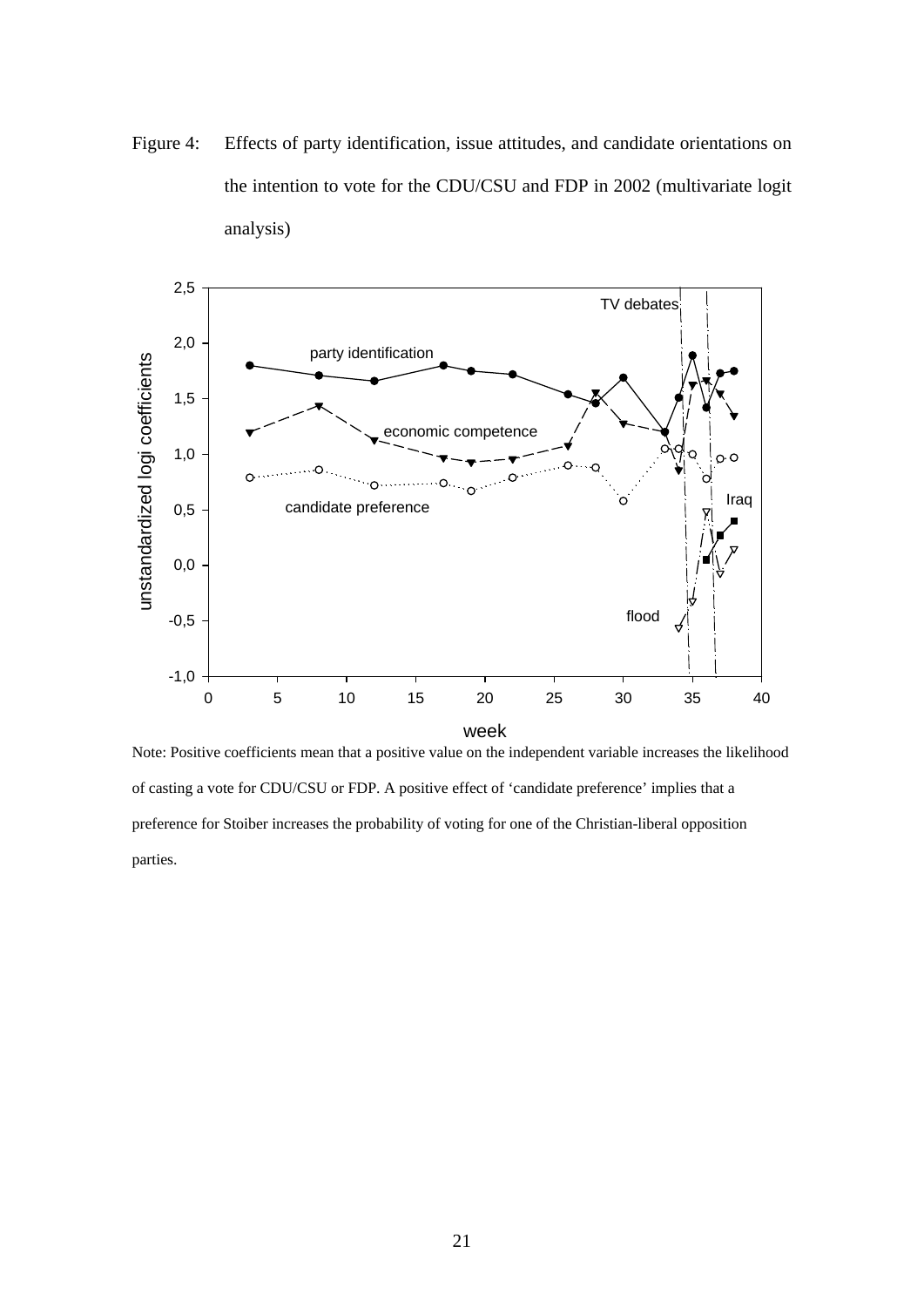|         | Regarding the flood crisis the government does |            |          |  |
|---------|------------------------------------------------|------------|----------|--|
|         | Enough                                         | Not enough | Too much |  |
| Week 35 | 77                                             | 15         |          |  |
| Week 36 | 59                                             | 33         | 9        |  |
| Week 37 | 59                                             | 32         | 10       |  |
| Week 38 | 70                                             | 20         | 4        |  |

Table 1: Views about the government's management of the flood in election year, 2002 (by percentages)

Source: Politbarometer 2002. For the wording of the question see the appendix.

|         | Regarding an invasion of Iraq, Germany should |                      |          |
|---------|-----------------------------------------------|----------------------|----------|
|         | Participate in any                            | Participate if there | Stay out |
|         | case                                          | is a UN framework    |          |
| Week 36 | 4                                             | 41                   | 53       |
| Week 37 | 4                                             | 45                   | 50       |
| Week 38 | 3                                             | 50                   | 46       |

Table 2: Views about invading Iraq in election year, 2002 (in percentages)

Source: Politbarometer 2002. For the wording of the question see the appendix.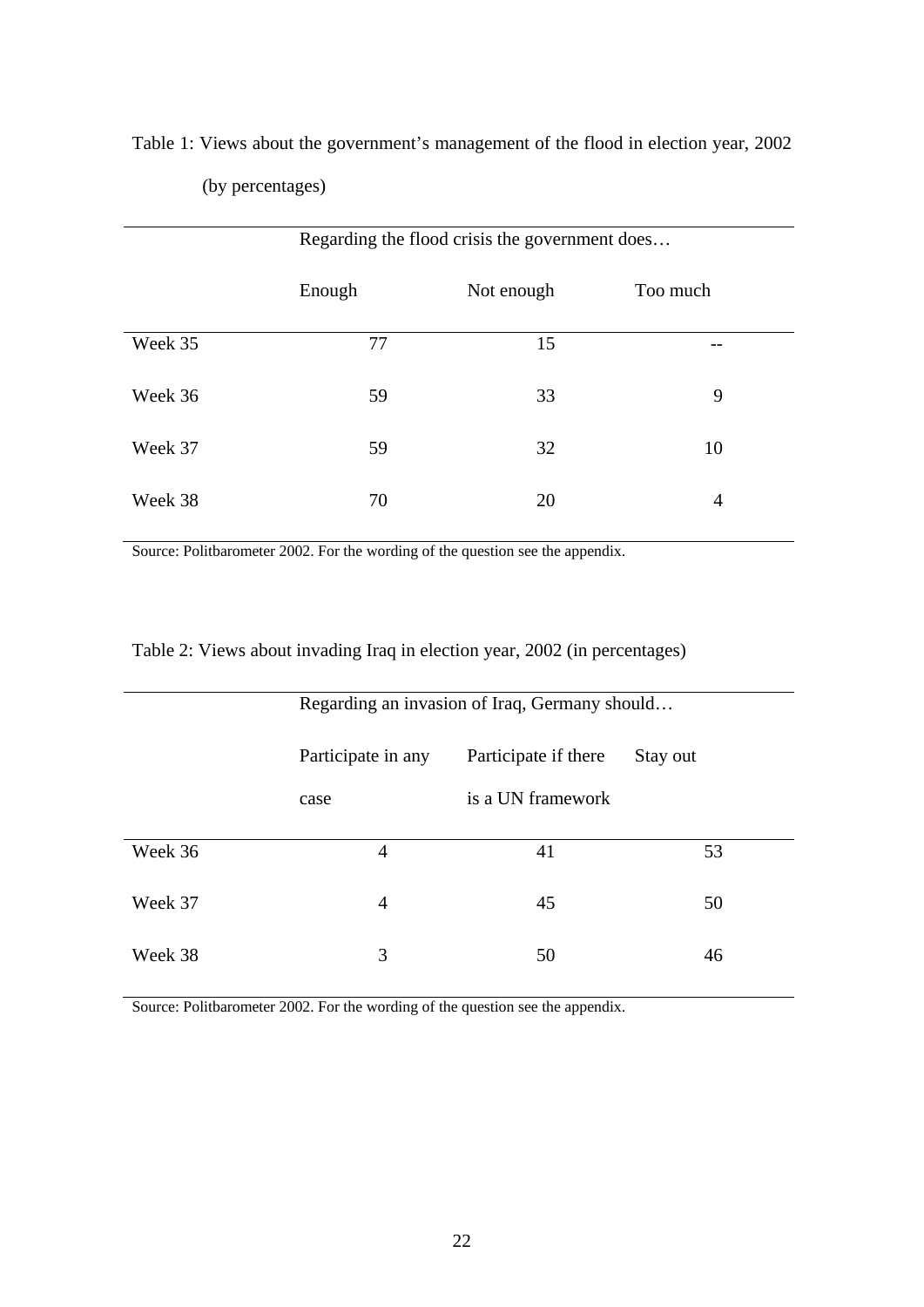# Table 3: Comparison of empirical and hypothetical vote shares of the SPD and Greens and of the CDU/CSU and FDP in the 2002 federal election (in percentages)

|                                   | SPD and Greens | CDU/CSU and FDP |
|-----------------------------------|----------------|-----------------|
| <i>Empirical result (week 38)</i> | 46.6           | 39.9            |
| Hypothetical results              |                |                 |
| Model week 38, candidate          | $43.4^{\rm a}$ |                 |
| effect week $2 (= 0.75)$          |                |                 |
| Model week 38, flood $= 0$        | $42.8^{\rm a}$ |                 |
| Model week 38, Iraq $= 0$         |                | $42.0^{\rm a}$  |

a: difference between empirical (first row) and hypothetical vote shares is significant at the 99,9% level (test for dependent samples)

Entries are vote shares (in %) of the respective parties. Hypothetical results are calculated by simulations based on the regression equation estimated in week 38. In order to measure the impact of the changes in effects of independent variables reported in section 3.1 the equation is manipulated: in the case of the candidate effect on the vote for SPD/Greens, the regression weight at the beginning of the year 2002 (approximately 0.75) is included rather than that estimated at the end of the campaign (about 1.3). Then, it is estimated how many votes SPD and Greens would have gained under these circumstances; this result (row 2 in Table 3) is compared to the actual vote share of the red-green coalition in week 38 (row 1 in Table 3); and the difference between both vote shares can be attributed to the growing candidate effect on vote choice.

<sup>1</sup> An earlier German version of this article appeared in Frank Brettschneider, Jan van Deth, and Edeltraud

Roller, eds., *Die Bundestagswahl 2002. Analysen der Wahlergebnisse und des Wahlkampfs* (Wiesbaden,

2004). I am grateful to the anonymous reviewers of *German Politics and Society* for helpful comments.

 $2$  See Wolfgang Hartenstein and Rita Müller-Hilmer, "Die Bundestagswahl 2002: Neue Themen – neue

Allianzen," *Aus Politik und Zeitgeschichte* B49-50 (2002): 26.

1

3 See Helmut Norpoth and Thomas Gschwend, "The Red-Green Victory: Against All Odds," *German Politics and Society* 21 (2003): 15-34.

21-33; Robert Rohrschneider and Dieter Fuchs, "It Used to Be the Economy. Issues and Party Support in the 2002 Election," *German Politics and Society* 21 (2003): 76-94.

<sup>4</sup> See Helmut Jung, "Analyse der Bundestagswahl 2002," *Politische Studien* 54 (January/February 2003):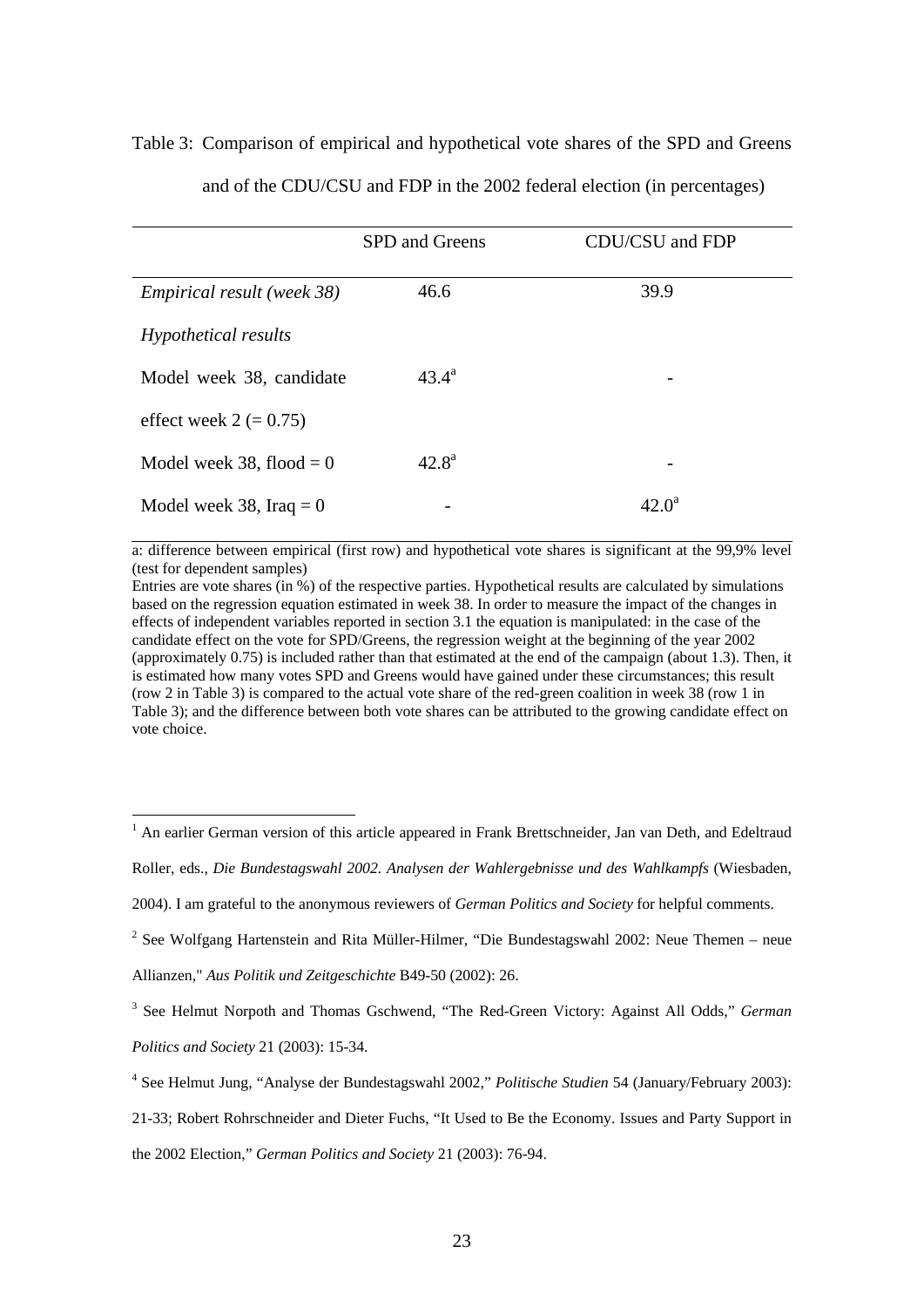$\frac{1}{5}$ <sup>5</sup> See for an example of the concept of "priming" Shanto Iyengar, Mark D. Peters, and Donald R. Kinder, "Experimental Demonstrations of the 'Not-So-Minimal' Consequences of Television News Programs" *American Political Science Review* 76 (1982): 848-58, Jon A. Krosnick, Donald R. Kinder, "Altering the Foundations of Support for the President through Priming" *American Political Science Review* 84 (1990): 497-512.

6 See Richard Johnston, André Blais, Henry E. Brady, and Jean Crête, *Letting the People Decide* (Stanford, 1992), Matthew Mendelsohn, "The Media and Interpersonal Communications: The Priming of Issues, Leaders, and Party Identification" *Journal of Politics* 58 (1996): 112-25, Elisabeth Gidengil, André Blais, Neil Nevitte, and Richard Nadeau, "Priming and Campaign Context," in David M. Farrell and Rüdiger Schmitt-Beck, eds., *Do Political Campaigns Matter?* (London, 2002): 76-91.

7 See Robert Rohrschneider and Michael R. Wolf, "The Federal Election of 2002," *German Politics and Society* 21 (2003): 6-8.

8 See Frank Brettschneider, "Die Medienwahl 2002: Themenmanagement und Berichterstattung," *Aus Politik und Zeitgeschichte* B49-50 (2002): 40.

<sup>9</sup> See Andrea Römmele, Anja Hoffmann, Kim Jucknat, and Jochen Wackershauser, "Journalisten fragen, Politiker antworten? Formate, Inhalte und Strategien der TV-Debatten im Bundestagswahlkampf 2002," *Zeitschrift für Parlamentsfragen* 35 (2004): 225-26.

10 See Richard Hilmer, "Bundestagswahl 2002: eine zweite Chance für Rot-Grün," *Zeitschrift für Parlamentsfragen* 34 (2003): 193.

 $11$  See Jung 2002; 29-30.

12 See "Die SPD im Wahlkampf auf einem 'deutschen Weg,'" *Frankfurter Allgemeine Zeitung,* 6 August 2002, 1.

<sup>13</sup> See Dieter Roth and Matthias Jung, "Ablösung der Regierung vertagt: Eine Analyse der Bundestagswahl 2002," *Aus Politik und Zeitgeschichte* B49-50 (2002): 12.

<sup>14</sup> See Russell J. Dalton, Paul Allen Beck, Robert Huckfeldt, and William Koetzle, "A Test of Media-Centered Agenda-Setting: Newspaper Context and Public Interest in a Presidential Election" *Political Communication* 15 (1998).

<sup>15</sup> See Frank Brettschneider, "Candidate Voting. Die Bedeutung von Spitzenkandidaten für das Wählerverhalten in Deutschland, Großbritannien und den USA von 1960 bis 1998," in Hans-Dieter Klingemann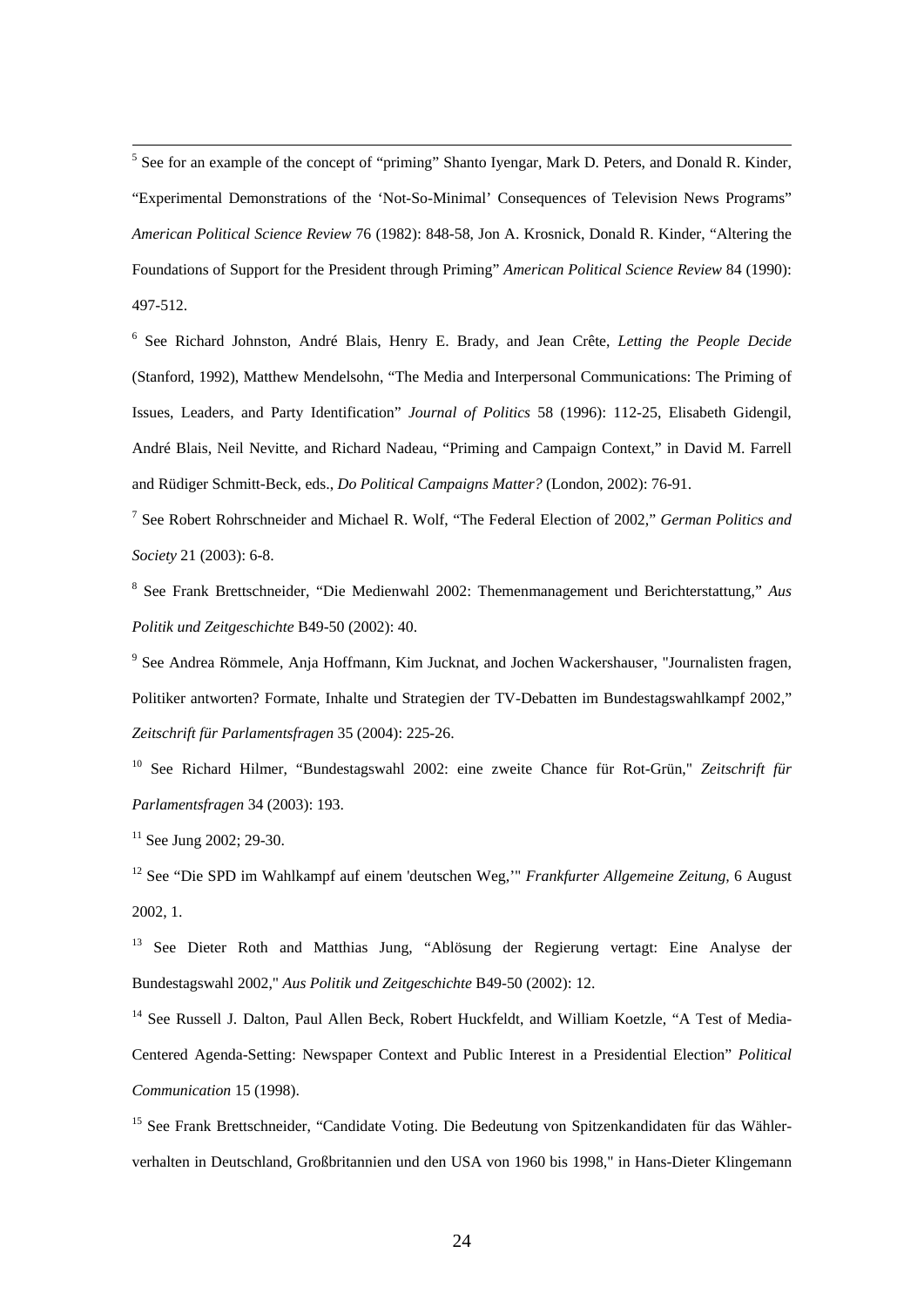and Max Kaase, eds., *Wahlen und Wähler. Analysen aus Anlaß der Bundestagswahl 1998* (Wiesbaden, 2001): 358-60.

16 See for example Samuel L. Popkin, "Campaigns That Matter," in Matthew D. McCubbins, ed., *Under the Watchful Eye. Managing Presidential Campaigns in the Television Era* (Washington, 1992): 153-70.

 $17$  See Andrew Gelman and Gary King, "Why are American election polls so variable when votes are so predictable?" *British Journal of Political Science* 23 (1993): 409-51, Steven E. Finkel and Peter R. Schrott, "Campaign Effects on Voter Choice in the German Election of 1990," *British Journal of Political Science* 25 (1995): 349-77.

<sup>18</sup> In the present analysis, the dependent variables, for example, voting for the SPD-Greens versus not voting for the SPD-Greens, are nominally scaled. Therefore, rather than standard linear regression, logistic regression is the appropriate technique to analyze effects of independent variables on the dependent variables. It differs from linear regression in the function that links the dependent variable to the independent variables: it is not a linear function but a logistic one. This makes it more difficult to assess by how much an independent variable influences the probability of voting for a party; for the present analysis, however, this is not crucial. In this analysis, it is important to know that, as in linear regression, a positive coefficient of a preference for Schröder on voting choice for SPD-Greens means that a preference for Schröder improves the probability to vote for SPD-Greens, while a negative coefficient means that a preference for Schröder hurts the chances to vote for the red-green coalition.

<sup>19</sup> For the sake of clarity, confidence intervals and standard errors are not displayed in the figures. In the text, however, every statistical significant difference between two coefficients is reported. Since sampling error is not constant for all predictor variables, differences that are quite small can be statistically significant while seemingly larger differences may be insignificant.

 $20$  The effect of party identification on voting intention even does not increase in bivariate analysis; hence, neither the direct nor the total effect of party loyalties on voting intention does improve.

<sup>21</sup> See Harald Schoen, "Kandidatenorientierungen im Wahlkampf. Eine Analyse zu den Bundestagswahlkämpfen 1980-1998," *Politische Vierteljahresschrift* 45 (2004): 321-45 , Gidengil et al. 2002, Gelman and King 1993.

 $22$  In week 2, the partial effect of candidate orientations cannot be calculated directly since economic evaluations were not measured in this week. However, the candidate effect in that week can be calculated